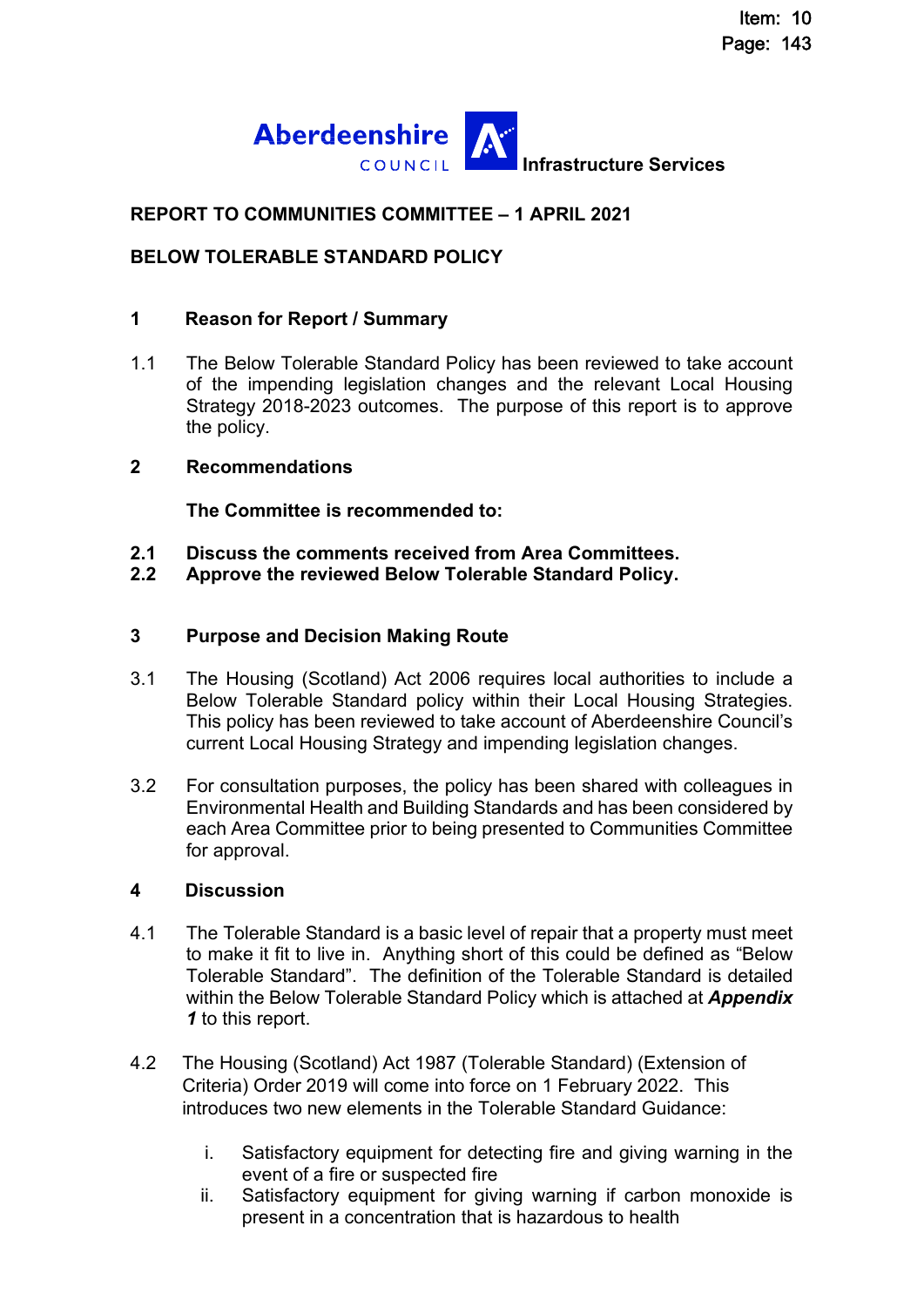These impending changes are likely to lead to an increase in the number of properties that could be defined as Below Tolerable Standard.

- 4.3 The aim of the policy is to contribute towards reducing the number of houses that are, or at risk of falling below the tolerable standard.
- 4.4 The key changes made to the policy take account of impending legislation changes and the relevant outcomes specified within the Local Housing Strategy 2018-2023.
- 4.5 Details of actions and outcomes supporting this policy and ultimately reducing the risk of properties falling below the tolerable standard are outlined in the action plan appended to the policy at *Appendix 1*.
- 4.6 Comments from Area Committees are set out in *Appendix 4.*

#### **5 Council Priorities, Implications and Risk**

- 5.1 This report helps deliver the Strategic Priorities "Health and Wellbeing" within the Pillar of "Our People", having the right people, in the right place, at the right time.
- 5.2 This report helps deliver against Aberdeenshire Council's Local Housing **Strategy**
- 5.3 The table below shows whether risks and implications apply if the recommendation(s) is(are) agreed.

| <b>Subject</b>           | <b>Yes</b>                                                         | <b>No</b> | N/A |
|--------------------------|--------------------------------------------------------------------|-----------|-----|
| Financial                |                                                                    | X         |     |
| Staffing                 |                                                                    | X         |     |
| <b>Equalities</b>        | X<br>EIA attached as<br>Appendix 2                                 |           |     |
| <b>Fairer Scotland</b>   |                                                                    | X         |     |
| Duty                     |                                                                    |           |     |
| <b>Town Centre First</b> | X<br><b>TCFP</b> impact<br>assessment<br>attached as<br>Appendix 3 |           |     |
| Sustainability           |                                                                    | X         |     |
| Children and             |                                                                    | X         |     |
| Young People's           |                                                                    |           |     |
| <b>Rights and</b>        |                                                                    |           |     |
| Wellbeing                |                                                                    |           |     |

5.4 An equality impact assessment has been carried out as part of the development of the proposals set out above. It is included as Appendix 2 and there are no negative impacts identified. The positive impacts are that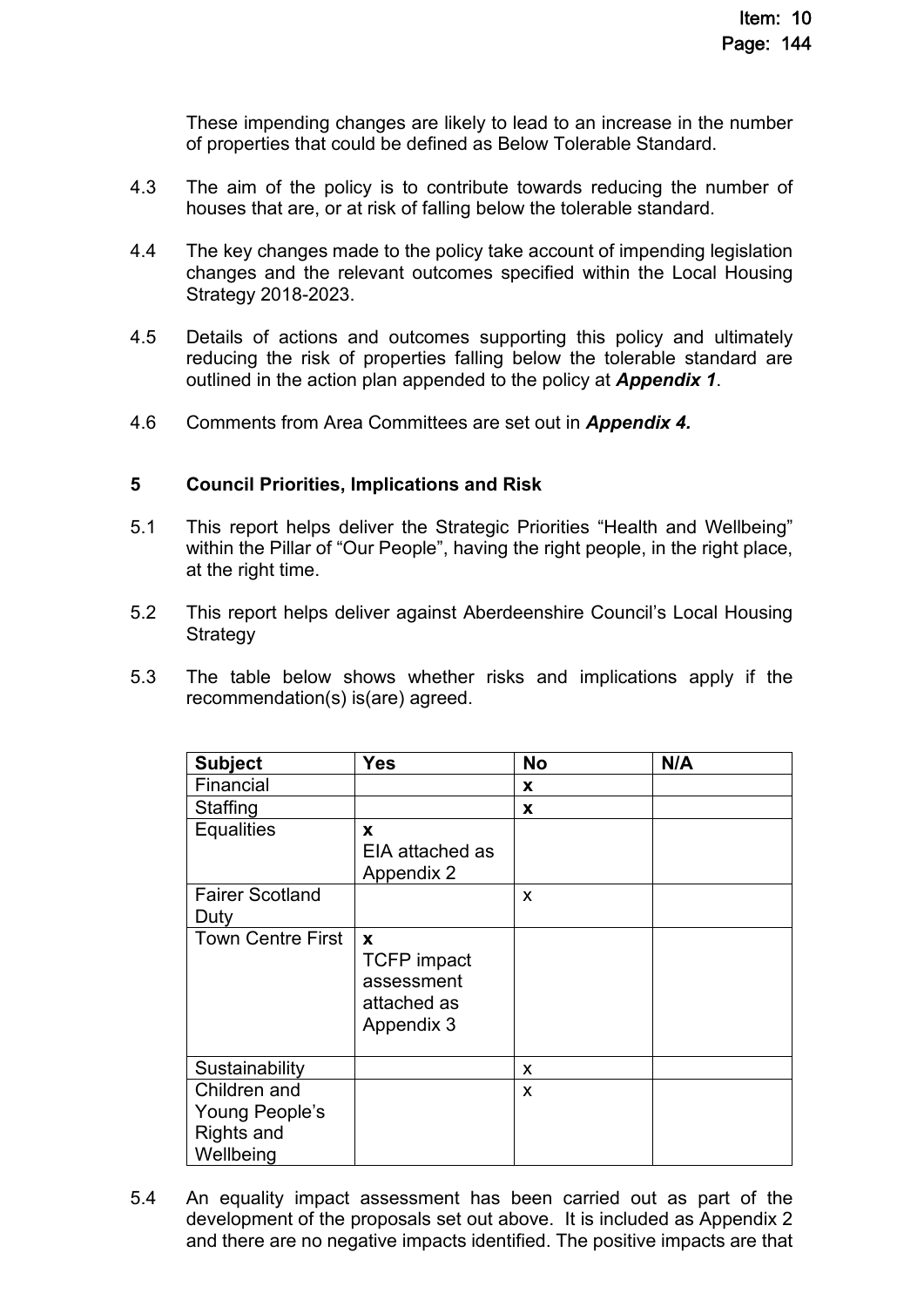the policy aims to ensure that properties meet the tolerable standard and aid our most vulnerable people.

5.5 The following Risks have been identified as relevant to this matter on a Corporate Level: ACORP002 – Changes in government policy, legislation, and regulation (including; Education reforms and potential impact on integration of children's services; Brexit), failure to comply with the impending fire detection regulations will result in an increase in Below Tolerable Standard Properties. *[Corporate Risk Register.](https://www.aberdeenshire.gov.uk/media/24689/aberdeenshirecorporaterisks.pdf)* 

The following Risks have been identified as relevant to this matter on a Strategic Level; ISSR002, ISSR005 – Regeneration and Affordable Housing *[Directorate Risk Registers\]](https://www.aberdeenshire.gov.uk/media/23596/20181128-directorate-risks.pdf)*

#### **6 Scheme of Governance**

- 6.1 The Head of Finance and Monitoring Officer within Business Services have been consulted in the preparation of this report and had no comments and are satisfied that the report complies with the [Scheme of Governance](https://www.aberdeenshire.gov.uk/council-and-democracy/scheme-of-governance/) and relevant legislation.
- 6.2 The Committee is able to consider this item in terms of Section D 1.1d of the [List of Committee Powers in Part 2A](http://publications.aberdeenshire.gov.uk/dataset/c8044f6f-e327-499f-bbc7-94ae9d699559/resource/8d829bb9-95e7-4c83-bc0b-63b76bcba159/download/list-of-committee-powers.pdf) of the Scheme of Governance as it relates to the Committee's powers to decide on all policy issues within its housing remit.
- 6.3 This policy has been reviewed in compliance with the Policy Development and Review Framework

#### **Alan Wood, Director of Infrastructure Services**

Report prepared by Nicola Murray, Private Sector Housing Team Leader 1 March 2021

#### **List of Appendices** *–*

Appendix 1 – Reviewed Below Tolerable Standard Policy

Appendix 2 – Equality Impact Assessment

Appendix 3 – Town Centre First Impact Assessment

Appendix 4 – Area Committee Comments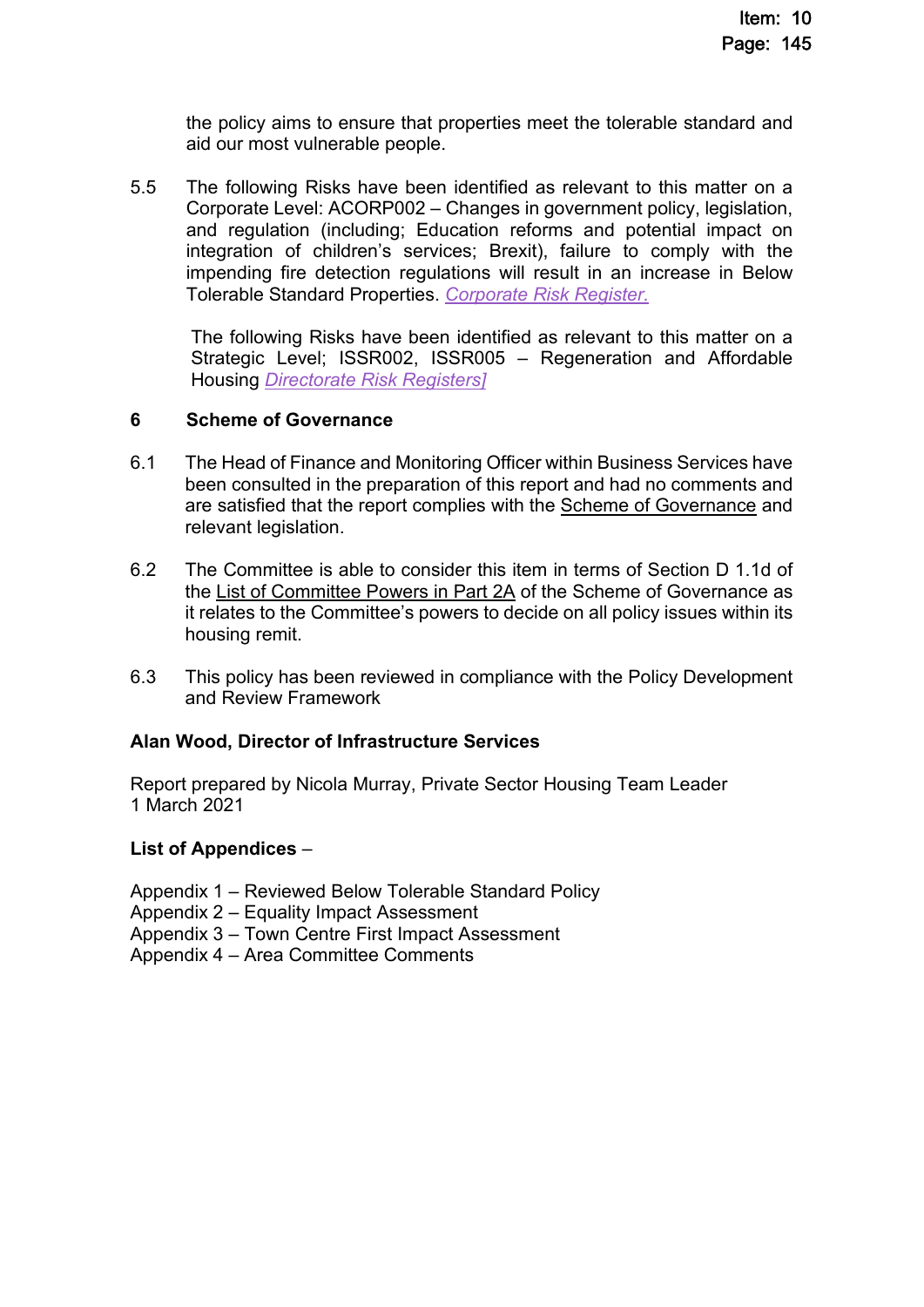Item: 10 Page: 146



# **Below Tolerable Standard Housing Policy**

# **Local Housing Strategy 2018-2023**

**January 2021**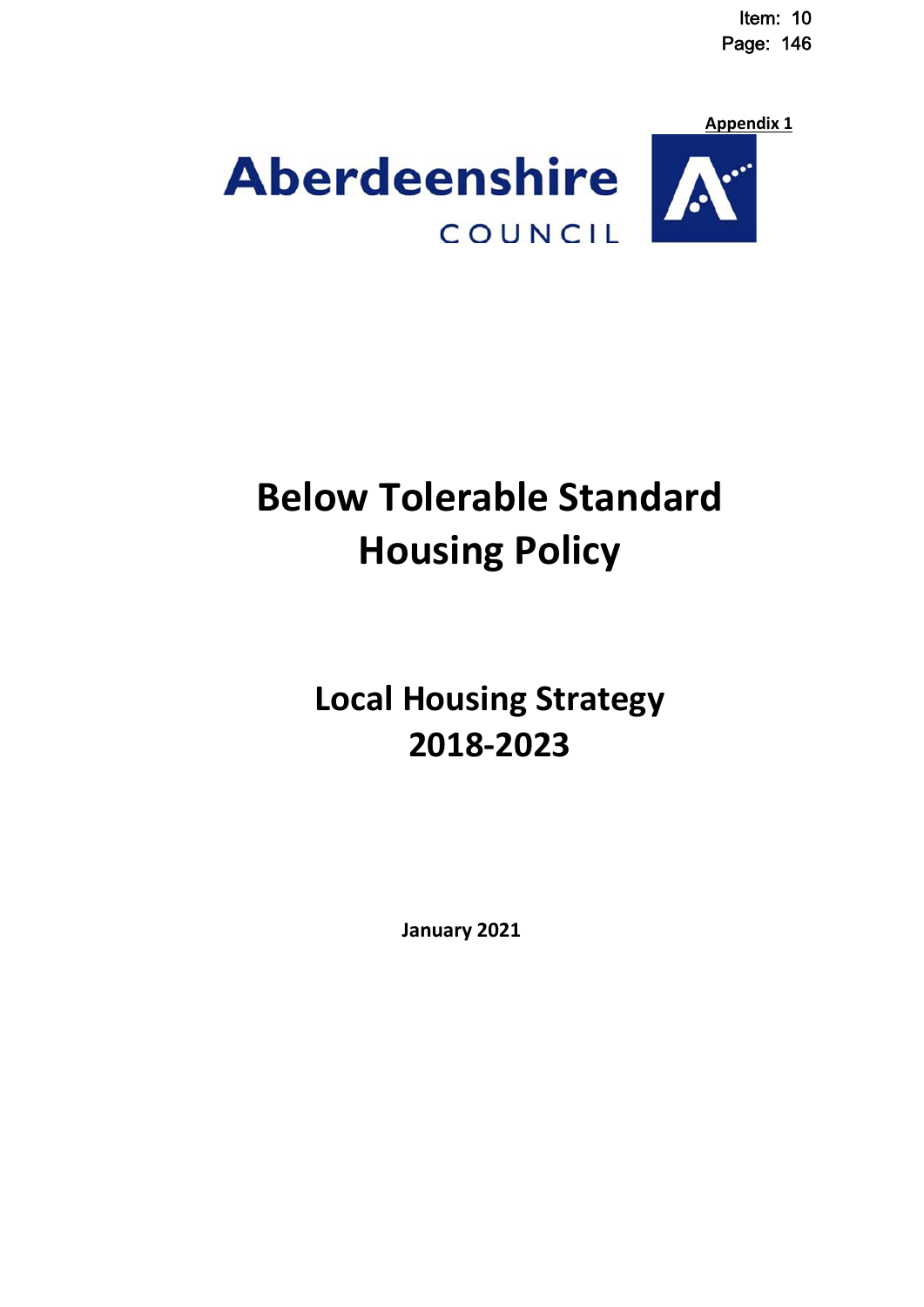Item: 10 Page: 147

# **Contents**

- 1. Introduction
- 2. Background
- 3. Strategic outcome
- 4. Lifespan of policy
- 5. Policy Statement
- 6. Criteria for determining if housing is below the Tolerable Standard
- 7. Identification of housing that is below the Tolerable Standard
- 8. Assistance to improve housing that is below the Tolerable Standard
- 9. Enforcement powers
- 10. Targets, monitoring and review
- 11. Resources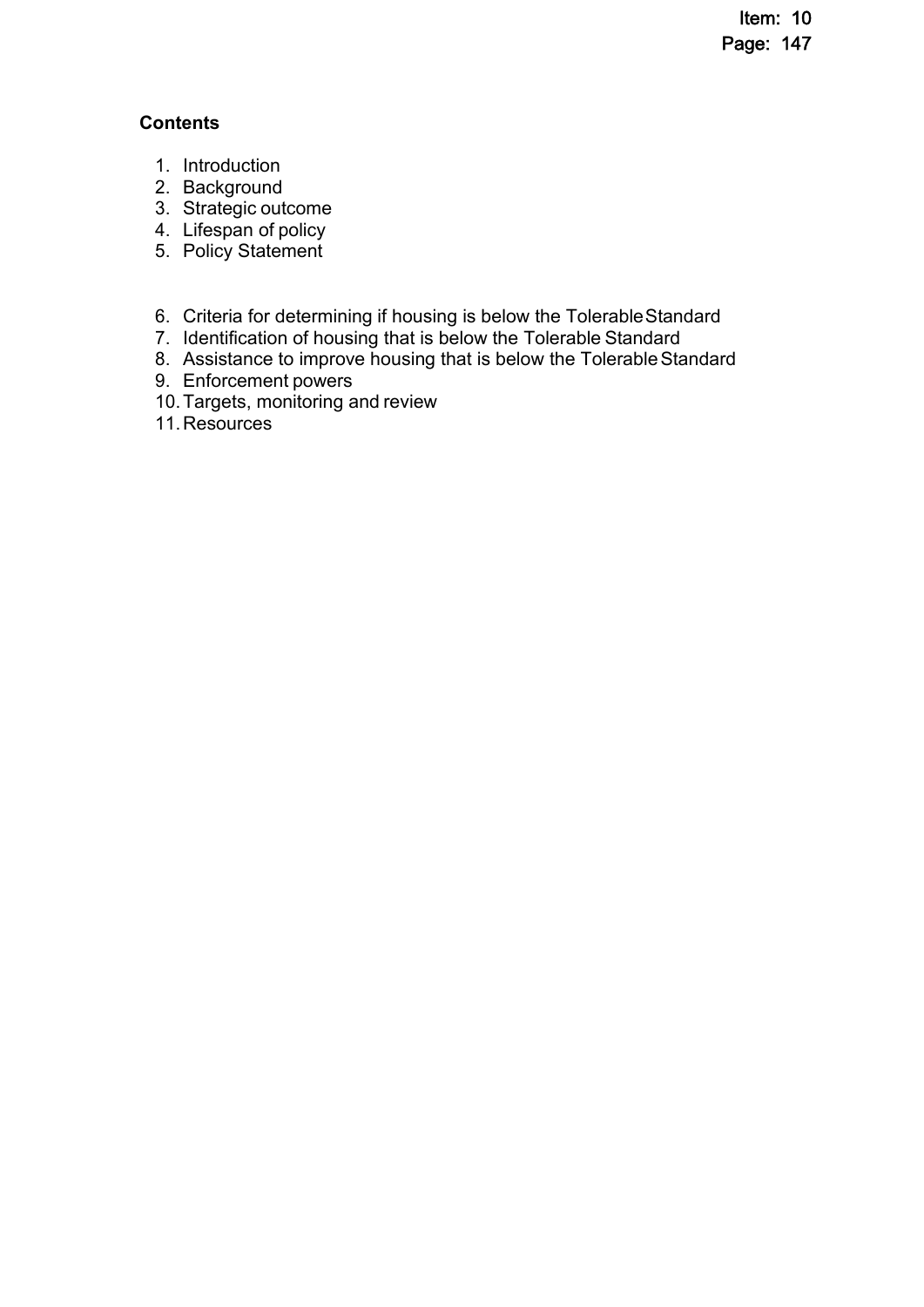#### **1. Introduction**

Section 10 of the Housing (Scotland) Act 2006 requires Local Authorities to set out a strategy to deal with houses that do not meet the Tolerable Standard. This policy sets out Aberdeenshire Council's proposals to comply with its duties to ensure that housing meets the Tolerable Standard.

# **2. Background**

The basic principle of the Housing (Scotland) Act 2006 is that owners are primarily responsible for the repairs and maintenance of their own homes. In Aberdeenshire there are more than 116,000 households, 81% of these in the private sector. Inevitably, some of these houses are poorly maintained. The Scottish House Conditions Survey 2015-17 reported 60% of housing stock in Aberdeenshire to be in disrepair, this number is high (although a marked reduction from the 2011 survey which reported 67% of homes being in disrepair) and highlights the need for continued intervention.

# **3 Strategic Outcome**

The Aberdeenshire Local Housing Strategy 2018-2023 sets out our key housing plans. This policy links to the Local Housing Strategy and will contribute to delivering the outcome;

*"The quality of private sector housing is maintained and improved to promote health and wellbeing by addressing disrepair and enhancing energy efficiency ".* 

# **4 Lifespan of the Policy**

The Below Tolerable Standard policy forms part of the wider Local Housing Strategy 2018 - 2023. The delivery of the strategy will be measured by the performance indicators included under each priority in the strategy. These are reported annually to Communities Committee.

The Below Tolerable Standard Policy has been approved by XXX and will be reviewed in 2024. If significant changes are made, the policy will be submitted to Communities Committee for further approval.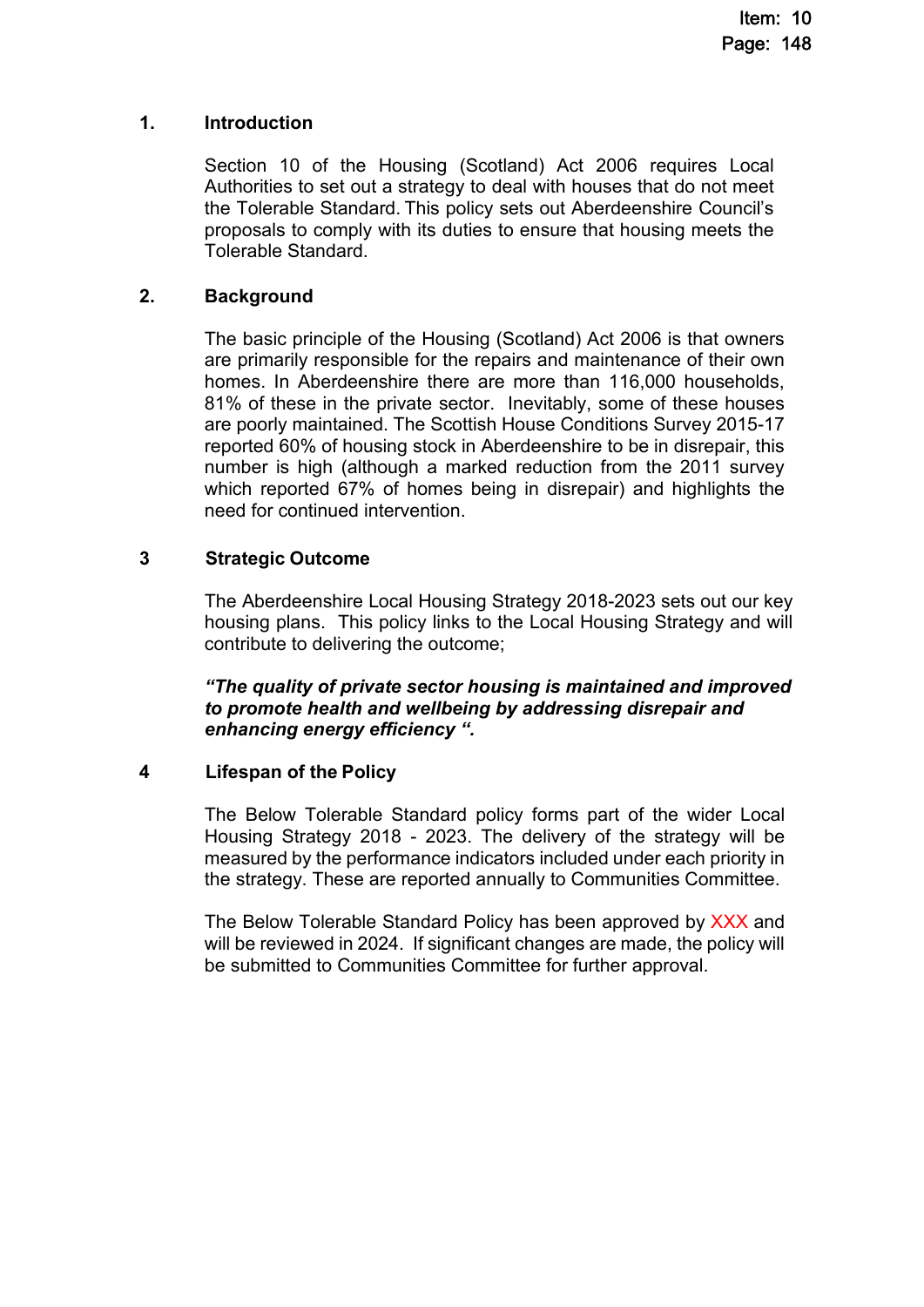#### **5. Policy Statement**

This policy will contribute towards:

- *Reducing the number of houses that are below the Tolerable Standard; and*
- *Prevent houses from falling below the Tolerable Standard by encouraging homeowners to repair, maintain and improve their homes through the Council's Scheme of Assistance*

# **6. Definition of the Tolerable Standard**

 The Tolerable Standard, defined in the Housing (Scotland) Act 1987 as amended by the Housing (Scotland) Act 2006 is a basic level of repair a property must meet to make it fit to live in. A house meets the standard if it:

- is structurally stable;
- is substantially free from rising or penetrating damp;
- has satisfactory provision for natural and artificial lighting, for ventilation and for heating;
- has satisfactory thermal insulation;
- has an adequate piped supply of wholesome water available within the house;
- has a sink provided with a satisfactory supply of both hot and cold water within the house;
- has a toilet available in the house, in a suitable place for exclusive use of the occupants of the house which is not shared by any other households;
- has a fixed bath or shower and a wash hand basin, each provided with a satisfactory supply of both hot and cold water and suitably located within the house;
- has an effective system for drainage and disposal of foul and surface water;
- in the case of a house having a supply of electricity, complies with the relevant requirements in relation to the electrical installations for the purposes of that supply;

"the electrical installation" is the electrical wiring and associated components and fittings, but excludes equipment and appliances;

"the relevant requirements" are that the electrical installation is adequate and safe to use;

- has satisfactory facilities for the cooking of food within the house; and
- has satisfactory access to all external doors and outbuildings.

 Failure against any of the above criteria may render a house below the Tolerable Standard.

**6.1** The Housing (Scotland) Act 1987 (Tolerable Standard) (Extension of Criteria) Order 2019 will come into force on 1 February 2022. This introduces two new elements in the Tolerable Standard Guidance: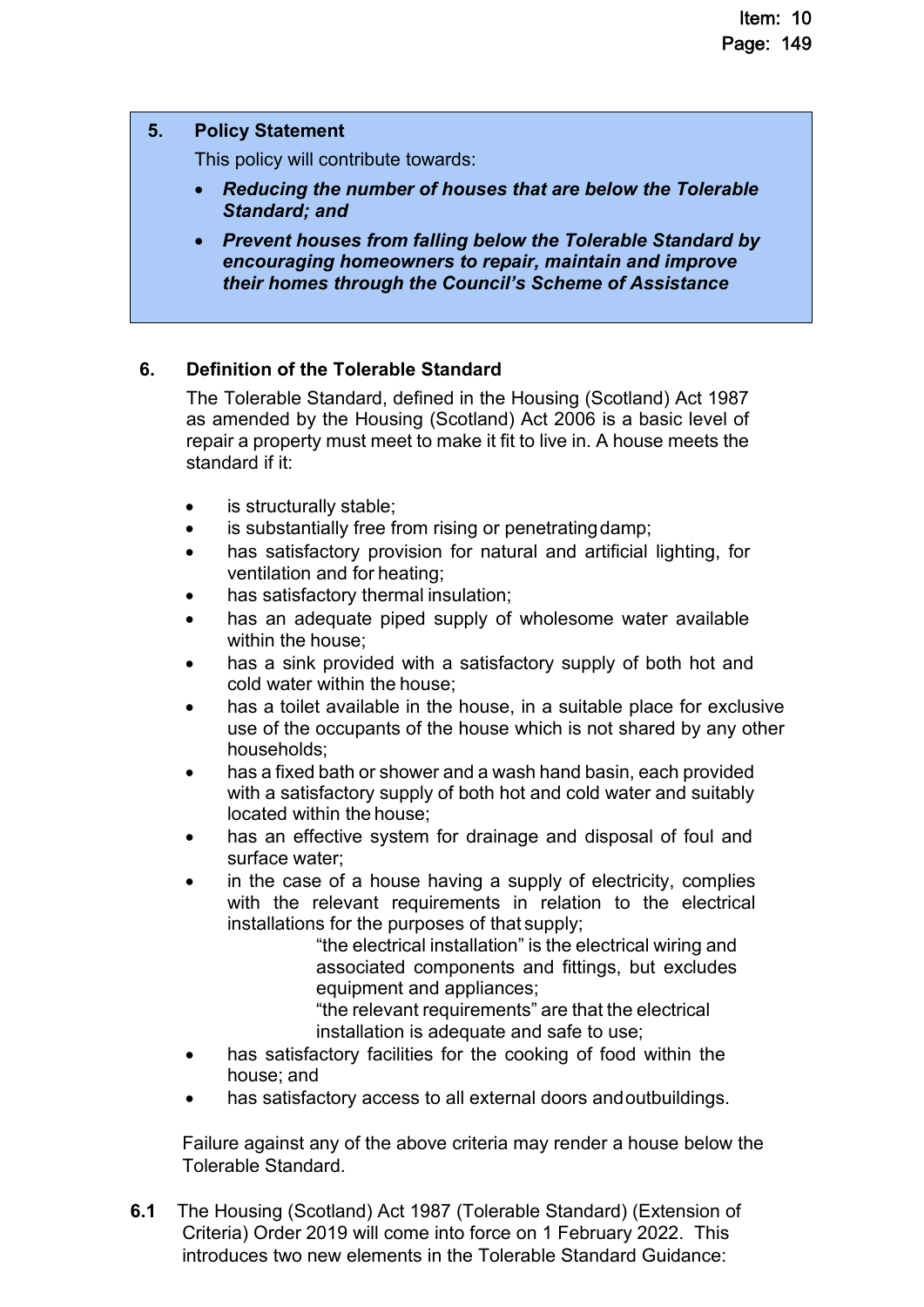- satisfactory equipment for detecting fire and giving warning in the event of fire or suspected fire
	- o one smoke alarm installed in the room most frequently used for general daytime living purposes (normally the living room/lounge);
	- o one smoke alarm in every circulation space on each storey, such as hallways and landings;
	- o one heat alarm installed in every kitchen;
	- o all smoke and heat alarms to be ceiling mounted; and
	- o all smoke and heat alarms to be interlinked.
- satisfactory equipment for giving warning if carbon monoxide is present in a concentration that is hazardous to health
	- $\circ$  CO detectors to be fitted in all rooms where there is a fixed combustion appliance (excluding an appliance used solely for cooking) or a flue.

 These impending changes will likely lead to an increase in the number of properties that do not meet the tolerable standard.

# **7. Identifying Sub-Standard Housing**

 According to the Scottish Housing Conditions Survey (SHCS), the level of Below Tolerable Standard in privately owned properties across Aberdeenshire is relatively low (4%). The table below details the findings from the SHCS last 3 surveys for Aberdeenshire as well as the Scottish average. It should be noted that the SHCS is a continuous sample survey and measurements only relate to occupied housing. The sample sets for the 2015-17 only represent 0.23% of Aberdeenshire's housing stock.

| <b>SHCS</b>                | 2013-15 | 2014-16 | 2015-17 | <b>Scottish</b><br><b>Average</b> |
|----------------------------|---------|---------|---------|-----------------------------------|
| <b>Rising Damp</b>         | 4%      | 6%      | 1%      | 3%                                |
| <b>Disrepair</b>           | 63%     | 61%     | 59%     | 70%                               |
| <b>Urgent Disrepair</b>    | 33%     | 30%     | 30%     | 30%                               |
| <b>Extensive Disrepair</b> | 5%      | 4%      | 5%      | 6%                                |
| <b>Critical Repair</b>     | 42%     | 39%     | 38%     | 50%                               |
| <b>BTS</b>                 | 5%      | 5%      | 4%      | 1%                                |

 Knowing where these properties are is challenging, and data relating specifically, to property condition is limited however our aim is to increase reporting through raising awareness and utilising local knowledge and expertise.

 We will be proactive in our approach and by thoroughly investigating and providing appropriate advice or assistance to all:

- Complaints and queries to Environmental Health, Housing and Building Standards.
- Data compiled by the local authority in relation to empty homes and stock conditions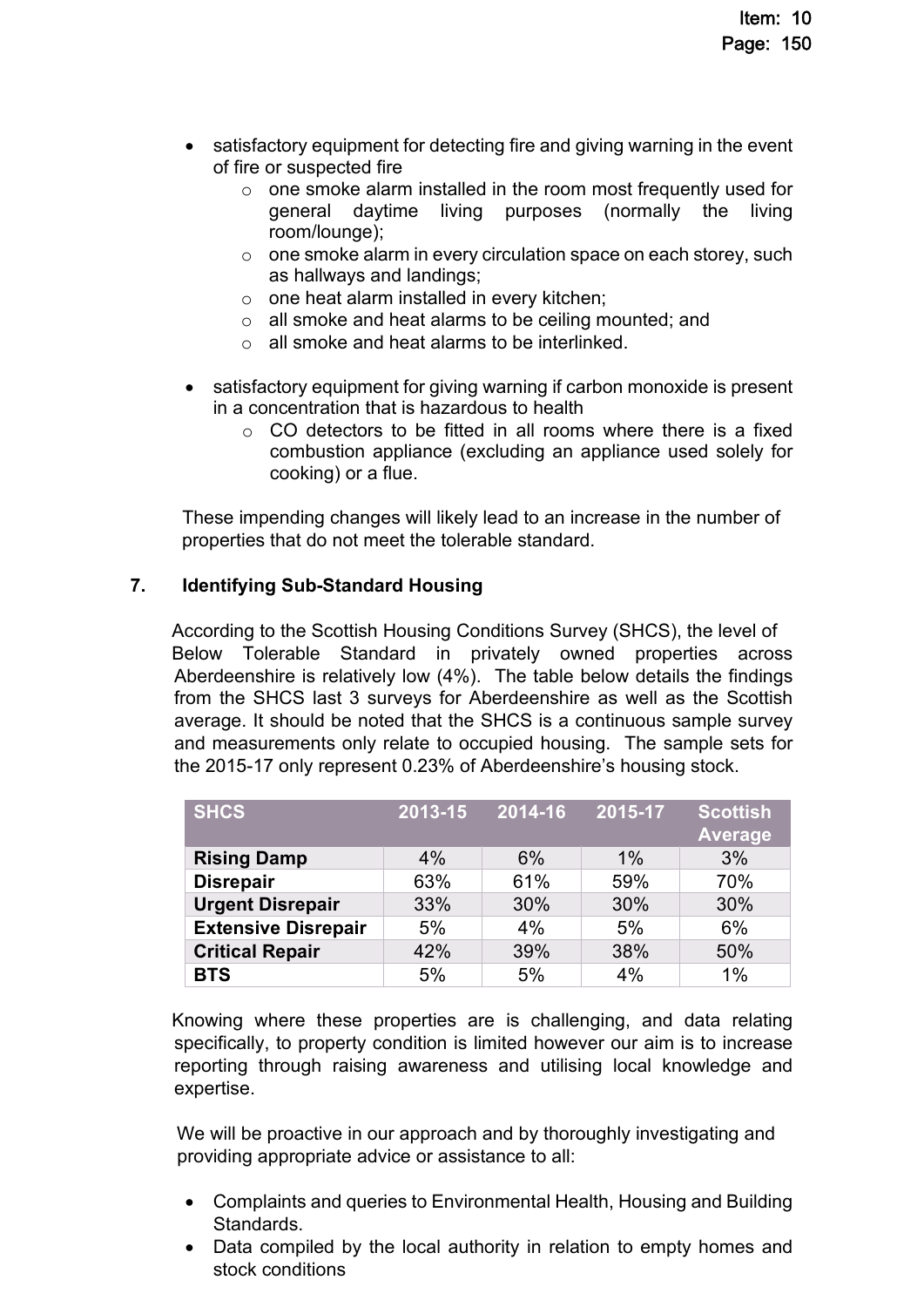Data compiled by the local authority in relation to applications for housing where the applicant has cited their current accommodation may be BTS

# **8. Assistance**

# **8.1 Assistance to Owner Occupiers:**

 We will engage with owners and encourage them to take responsibility to address any critical repair that renders a property BTS. In all cases we will offer

- Advice information and practical assistance through our Scheme of **Assistance**
- Referrals for private water supply grants
- Referrals to Home Energy Scotland (HES) / Save Cash and Reduce Fuel (SCARF) for advice and assistance on energy efficiency measures
- In exceptional circumstances, and where all other options have been explored, financial assistance (subject to resources) may be available for critical repairs to prevent homes from becoming BTS or empty.

# **8.2 Assistance to the private rented sector:**

 The Housing (Scotland) Act 2006 states that private rented properties must meet the 'Repairing Standard' and be maintained in a reasonable state of repair. A house meets the repairing standard if:

- It is wind and watertight
- The structure and exterior of the house (including drains, gutters and external pipes) are in a reasonable state of repair and in proper working order
- The installations in the house for the supply of water, gas and electricity and for sanitation, space heating and heating water are in a reasonable state of repair and in proper working order
- Any fixtures, fittings and appliances provided by the landlord under the tenancy are in a reasonable state of repair and in proper working order
- Any furnishings provided by the landlord under the tenancy are capable of being used safely for the purpose for which they are designed, and
- The house has satisfactory provision for detecting fires and for giving warning of fire or suspected fire.

 Where a rented property does not meet this standard, and the landlord refuses to carry out the necessary repairs, the tenant can apply to the First Tier Tribunal for Scotland (Housing and Property Chamber). The First Tier Tribunal aims to address poor house conditions within the private rented sector, they will determine whether the landlord has failed to comply with their duty and if necessary they can order the landlord to carry out the repairs and apply various penalties if the landlord fails to do so.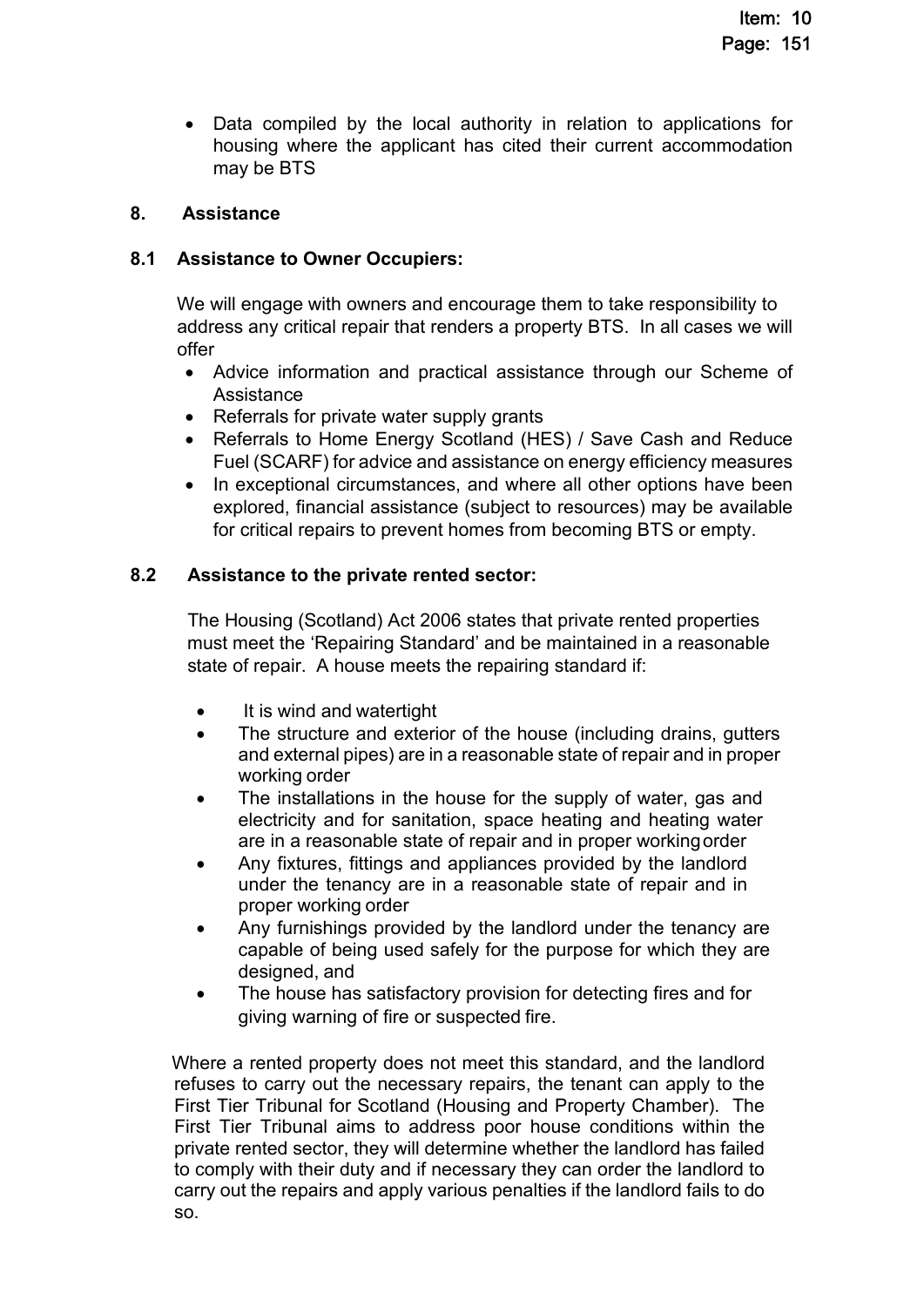We will actively encourage, promote and where necessary assist applications to the First Tier Tribunal where properties fall short of the required standards.

# **8.3 Assistance to the Social Sector**

 All local authorities and Registered Social Landlords (RSL's) stock are required to meet the Scottish Housing Quality Standard (SHQS). Should any social rented properties fall below the Tolerable Standard we will make engage with Services and RSL's to ensure that they are brought up to the SHQS standard which is higher than the Tolerable Standard.

# **9 Enforcement Powers**

Ultimately the aim of this policy is to prevent houses falling below the Tolerable Standard and to encourage homeowners to take responsibility for repairs and maintenance of their homes however, there are a range of powers available to the local authority to assist with addressing disrepair, these include:

- Works Notices are available to be used where houses fail to meet the Tolerable Standard and/or are in disrepair. A works notice requires the owner or landlord to take action to remedy the problem.
- Working with private landlords and tenants to ensure that they meet their obligations under the Repairing Standard. This could include assisting a tenant to make an application to the First Tier Tribunal.
- Dangerous and Defective Buildings Notices are available if a property needs repair work carried out to prevent deterioration or to remove a danger to people living in or around it.

 These powers will only be used as a last resort and will only be used where all other alternatives have been exhausted.

# **10 Monitoring, Evaluation and Review**

The Local Housing Strategy (LHS) 2018-2023 sets out the strategic outcome:

#### *"The quality of private sector housing is maintained and improved to promote health and wellbeing by addressing disrepair and enhancing energy efficiency ".*

The action plan attached (Appendix 1) outlines some of the actions Aberdeenshire Council will take to assist in achieving this.

# **11. Resources**

 Resources are available to encourage and assist homeowners to take responsibility for the repairs and maintenance of their homes through the Scheme of Assistance.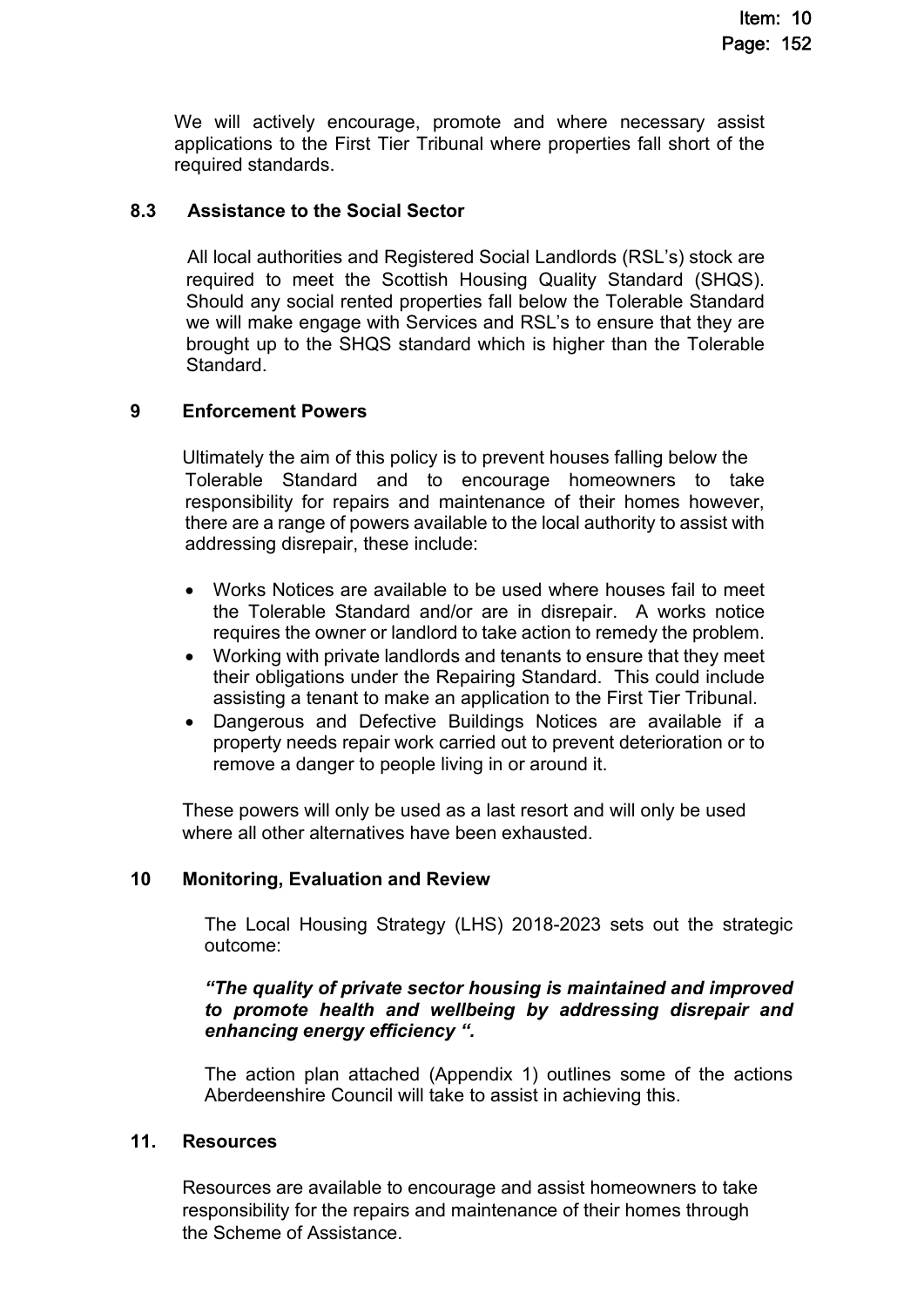#### **ACTION PLAN**

**LHS Outcomes:** 

- *The quality of private sector housing is maintained and improved to promote health and wellbeing by addressing disrepair and enhancing energy efficiency.*
- *Fuel Poverty to be reduced for all households as far as reasonably practicable.*

| <b>Action</b>                                                                                                                                                                                              | <b>Indicator</b>                                                                                                                                    | <b>Target</b><br>2019/20 | <b>Actual</b><br>2019/20 |
|------------------------------------------------------------------------------------------------------------------------------------------------------------------------------------------------------------|-----------------------------------------------------------------------------------------------------------------------------------------------------|--------------------------|--------------------------|
| Support homeowners and private sector tenants to<br>repair, maintain adapt and improve their homes by<br>providing advice, practical support and in some<br>circumstances financial assistance through our | Number of households in receipt of information and advice<br>to help repair and maintain their homes.                                               | 1250                     | 1513                     |
| <b>Scheme of Assistance and Below Tolerable</b><br><b>Standard Policies.</b>                                                                                                                               | Number of households in receipt of practical assistance to<br>help repair and maintain their homes.                                                 | 300                      | 383                      |
|                                                                                                                                                                                                            | Number of households in receipt of financial assistance to<br>help repair and maintain their homes                                                  |                          | 3                        |
| Improve management standards and engage with<br>landlords in the private sector rented sector                                                                                                              | Raise awareness and standards of housing by providing<br>training and information sessions to landlords and agents in<br>the private rented sector. | 13                       | 13                       |
|                                                                                                                                                                                                            | Complete 10% routine checks to ensure that landlords are<br>complying with the repairing standards                                                  | 300                      | 636                      |
|                                                                                                                                                                                                            | Issue Quarterly newsletters to provide landlords with<br>relative legislation changes and requirements                                              | Quarterly                | Complete                 |
| Improve energy efficiency of housing in the private<br>sector                                                                                                                                              | Energy efficiency measures installed in the private housing<br>sector                                                                               | 320                      | 266                      |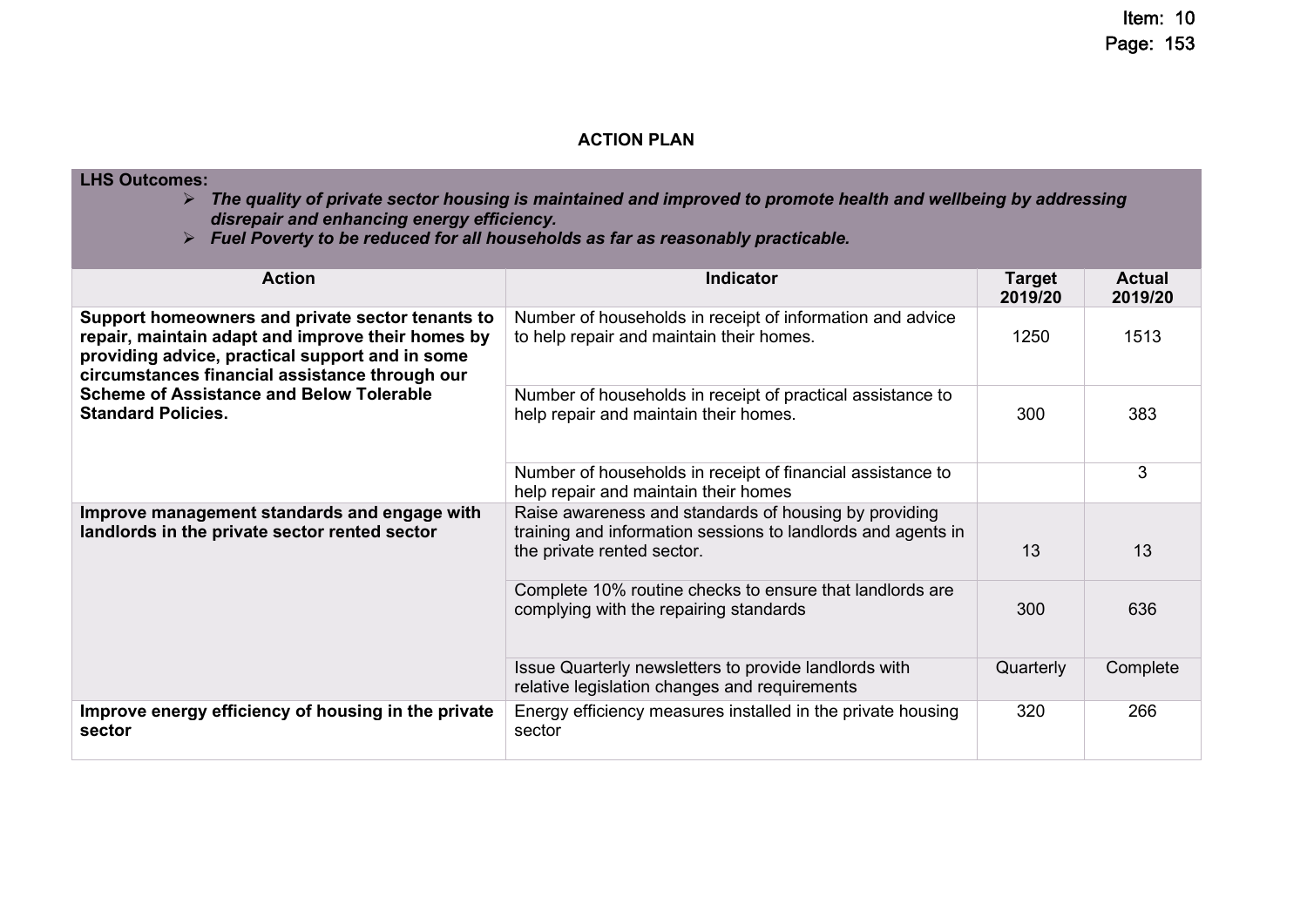#### **USEFUL CONTACTS**

| <b>Service</b>                                                                | <b>Provision</b>                                                                                                                                                                                                      | <b>Contact Details</b>                                                                                                                                                                                                                                                                     |
|-------------------------------------------------------------------------------|-----------------------------------------------------------------------------------------------------------------------------------------------------------------------------------------------------------------------|--------------------------------------------------------------------------------------------------------------------------------------------------------------------------------------------------------------------------------------------------------------------------------------------|
| <b>Aberdeenshire Council</b><br><b>Landlord Registration</b>                  | General information and advice for both landlords<br>and tenants on repairing standard requirements and<br>property condition specifically in the private rented<br>sector.                                           | Aberdeenshire Council, Private Sector Housing Team<br>Gordon House, Blackhall Road, Inverurie, AB51 3WA<br>01467 534853<br>Tel: I<br>Email: landlordregistration@aberdeenshire.gov.uk<br>Web: https://www.aberdeenshire.gov.uk/housing/private-<br>housing/private-landlords-registration/ |
| Aberdeenshire Council Care<br>and Repair                                      | A free service to owner occupiers and tenants of<br>private landlords offering information, advice,<br>practical and in certain circumstances financial<br>assistance with repairs, improvements, and<br>adaptations. | Aberdeenshire Council, Care and Repair,<br>Gordon House, Inverurie, AB51 3WA<br>01467 534753<br>Tel:<br>Email: careandrepair@aberdeenshire.gov.uk<br>Web: https://www.aberdeenshire.gov.uk/housing/private-<br>housing/aberdeenshire-care-and-repair/                                      |
| <b>Aberdeenshire Council</b><br><b>Environmental Health</b><br><b>Service</b> | General advice on house condition, enforcement<br>responsibilities and assessment of private water<br>supplies                                                                                                        | Aberdeenshire Council, Environmental Health<br>Gordon House, Blackhall Road, Inverurie, AB51 3WA<br>01467 539039<br>Tel:<br>Email: environmental@aberdeenshire.gov.uk<br>https://www.aberdeenshire.gov.uk/environment/environmental-<br>Web:<br>health/local-offices/                      |
| <b>Save Cash and Reduce Fuel</b><br>(SCARF)                                   | Provides households with free independent and<br>impartial advice on energy efficiency.                                                                                                                               | <b>SCARF</b><br>Cotton Street, Aberdeen, AB11 5EE<br>Tel: 01224 213005<br>Email: info@scarf.org.uk<br>Web: www.scarf.org.uk                                                                                                                                                                |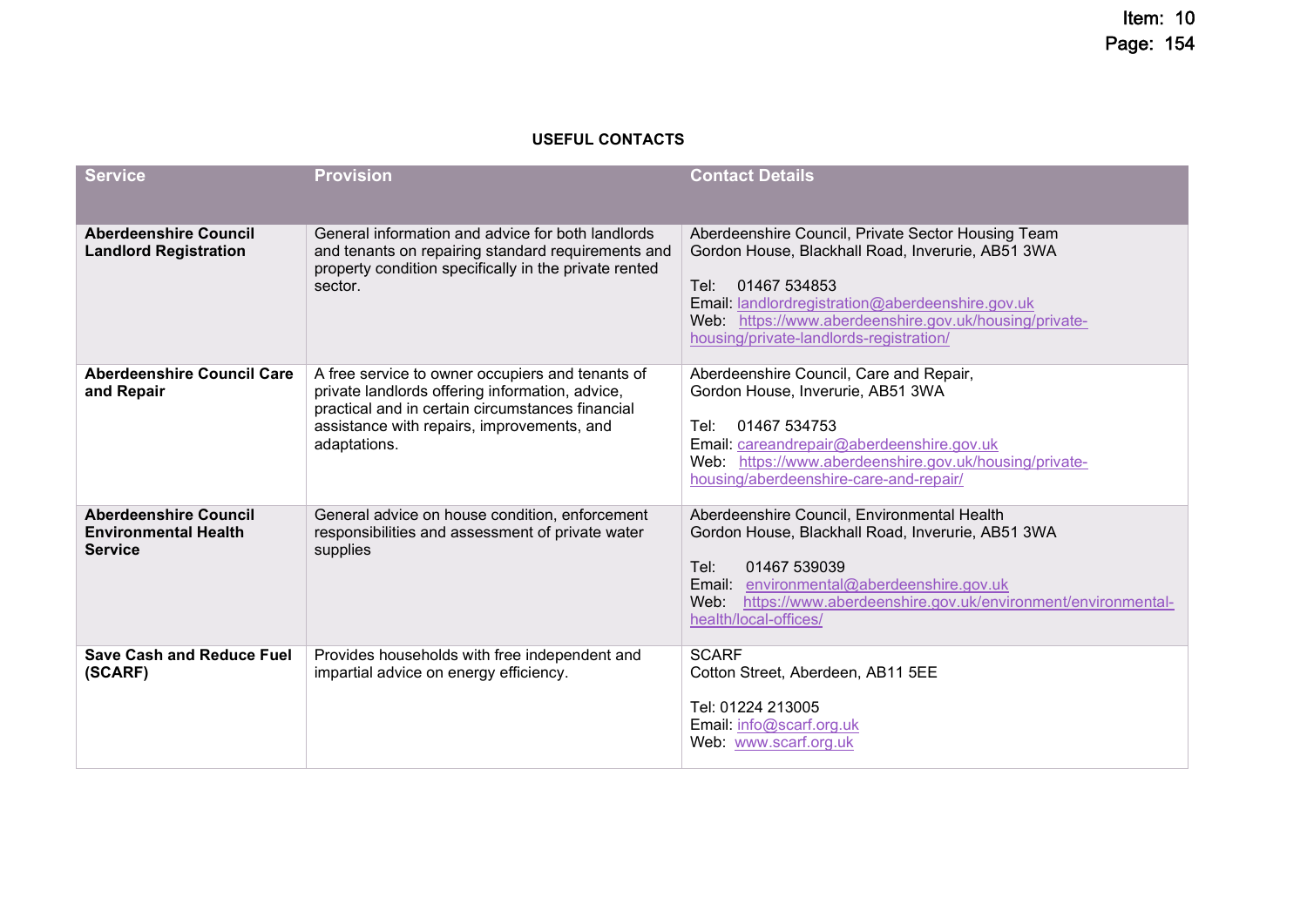# **Appendix 2**



#### EQUALITY IMPACT ASSESSMENT

| <b>EIA Version</b> | Date     | Author        | <b>Changes</b> |
|--------------------|----------|---------------|----------------|
|                    | 14/01/21 | Nicola Murray |                |

| the council delivers).                             | Stage 1: Title and aims of the activity ("activity" is an umbrella term covering<br>policies, procedures, guidance and decisions including those that affect services |
|----------------------------------------------------|-----------------------------------------------------------------------------------------------------------------------------------------------------------------------|
| Service                                            | Housing and Building Standards                                                                                                                                        |
| Section                                            | Strategy                                                                                                                                                              |
| Title of the<br>activity etc.                      | <b>Below Tolerable Standard Policy</b>                                                                                                                                |
| Aims and<br>desired<br>outcomes of<br>the activity | To review and publish the revised Below Tolerable Standard Policy                                                                                                     |
| Author(s) $\&$<br>Title(s)                         | Nicola Murray, Private Sector Housing Team Leader                                                                                                                     |

Stage 2: List the evidence that has been used in this assessment and explain what it means in relation to the activity you are assessing.

| Evidence                                                                                                              | What does it say?                                                                       | What does it mean?                                                                                         |
|-----------------------------------------------------------------------------------------------------------------------|-----------------------------------------------------------------------------------------|------------------------------------------------------------------------------------------------------------|
| Internal data<br>(customer<br>satisfaction<br>surveys;<br>equality<br>monitoring<br>data;<br>customer<br>complaints). | Concerns / complaints<br>regarding the standard of some<br>peoples living accommodation | People in Aberdeenshire<br>potentially living in properties<br>that fall short of the expected<br>standard |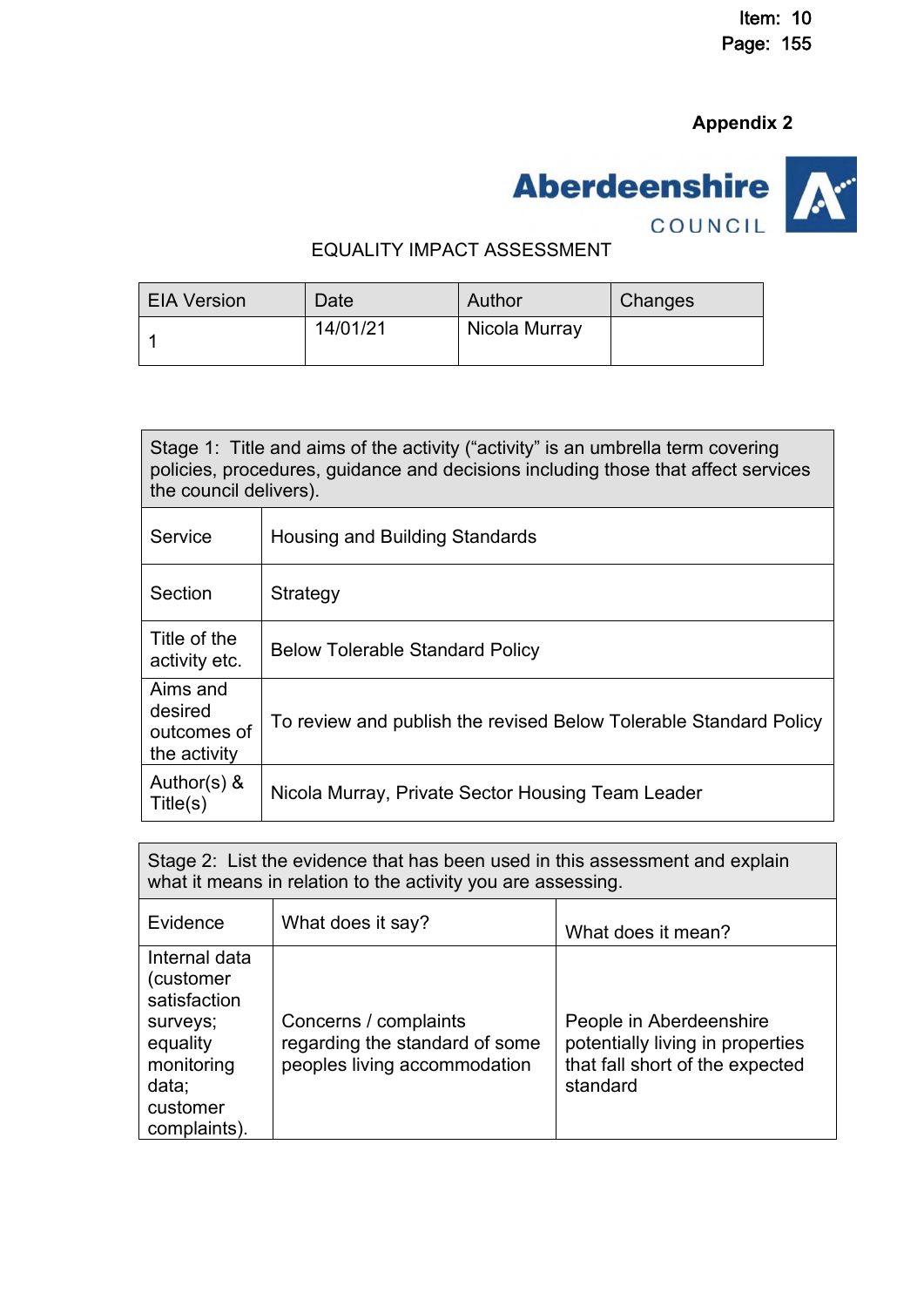| Internal<br>consultation<br>with staff and<br>other services<br>affected.                       | The reviewed policy has been<br>shared with colleagues in<br><b>Housing &amp; Building Standards</b><br>and Environmental Health | All feedback and comments<br>have been accepted and are<br>reflected within the policy |
|-------------------------------------------------------------------------------------------------|----------------------------------------------------------------------------------------------------------------------------------|----------------------------------------------------------------------------------------|
| External<br>consultation<br>(partner<br>organisations,<br>community<br>groups, and<br>councils. |                                                                                                                                  |                                                                                        |
| <b>External data</b><br>(census,<br>available<br>statistics).                                   |                                                                                                                                  |                                                                                        |
| Other<br>(general<br>information<br>as<br>appropriate).                                         |                                                                                                                                  |                                                                                        |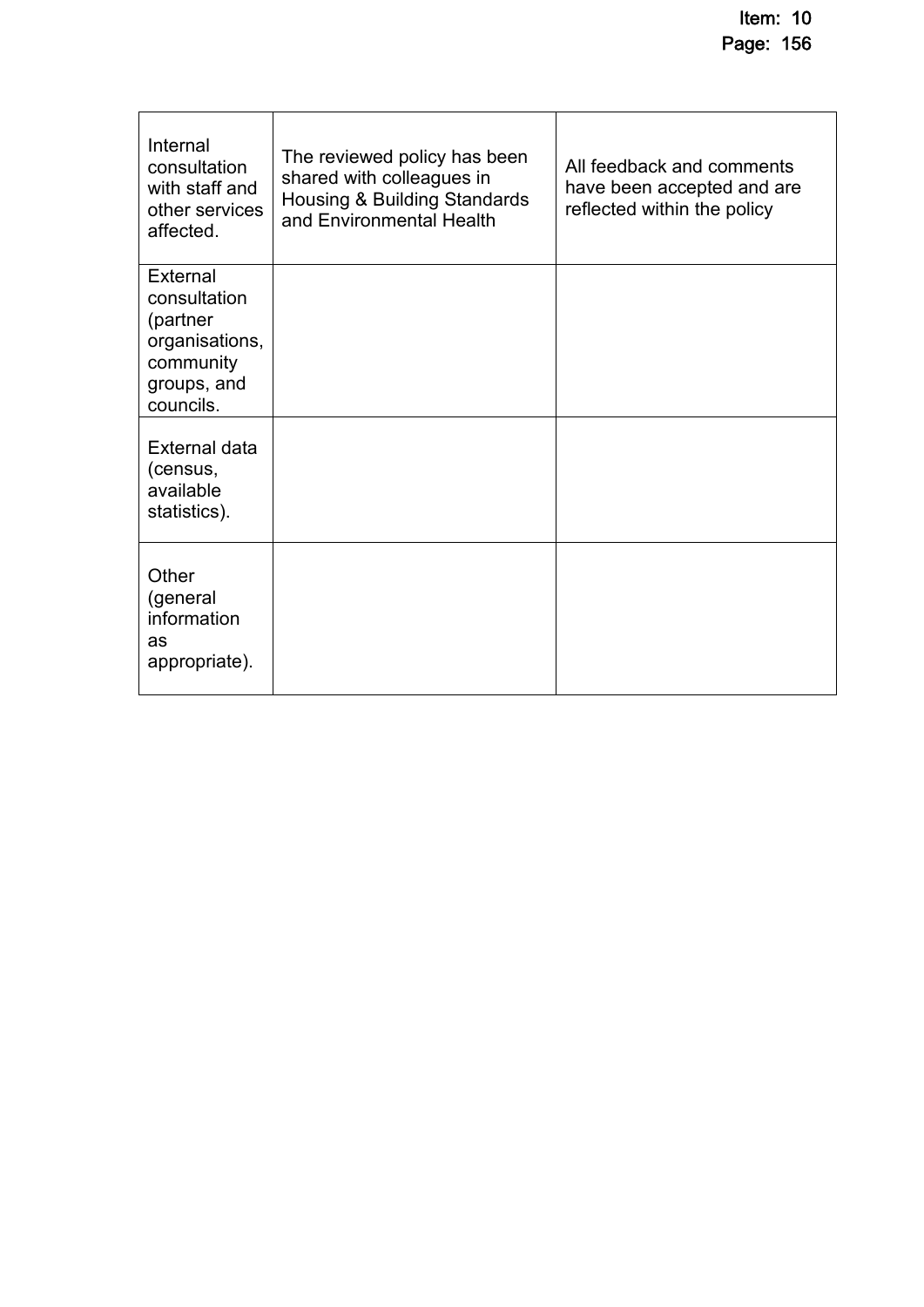| Stage 3: Evidence Gaps.                                         |           |
|-----------------------------------------------------------------|-----------|
| Are there any gaps in<br>the information you<br>currently hold? | <b>No</b> |

| Stage 4: Measures to fill the evidence gaps. |           |            |
|----------------------------------------------|-----------|------------|
| What measures will<br>be                     | Measures: | Timescale: |
| taken to fill the<br>information gaps        |           |            |
| before the activity is<br>implemented?       |           |            |
| These should be<br>included in the           |           |            |
| action plan at the<br>back of this form.     |           |            |

|                                                    | Stage 5: What steps can be taken to promote good relations between various groups/areas? |
|----------------------------------------------------|------------------------------------------------------------------------------------------|
| These should be<br>included in the action<br>plan. |                                                                                          |

| Stage 6: How does the policy/activity create opportunities for advancing equality of opportunity? |
|---------------------------------------------------------------------------------------------------|
|                                                                                                   |
|                                                                                                   |
|                                                                                                   |
|                                                                                                   |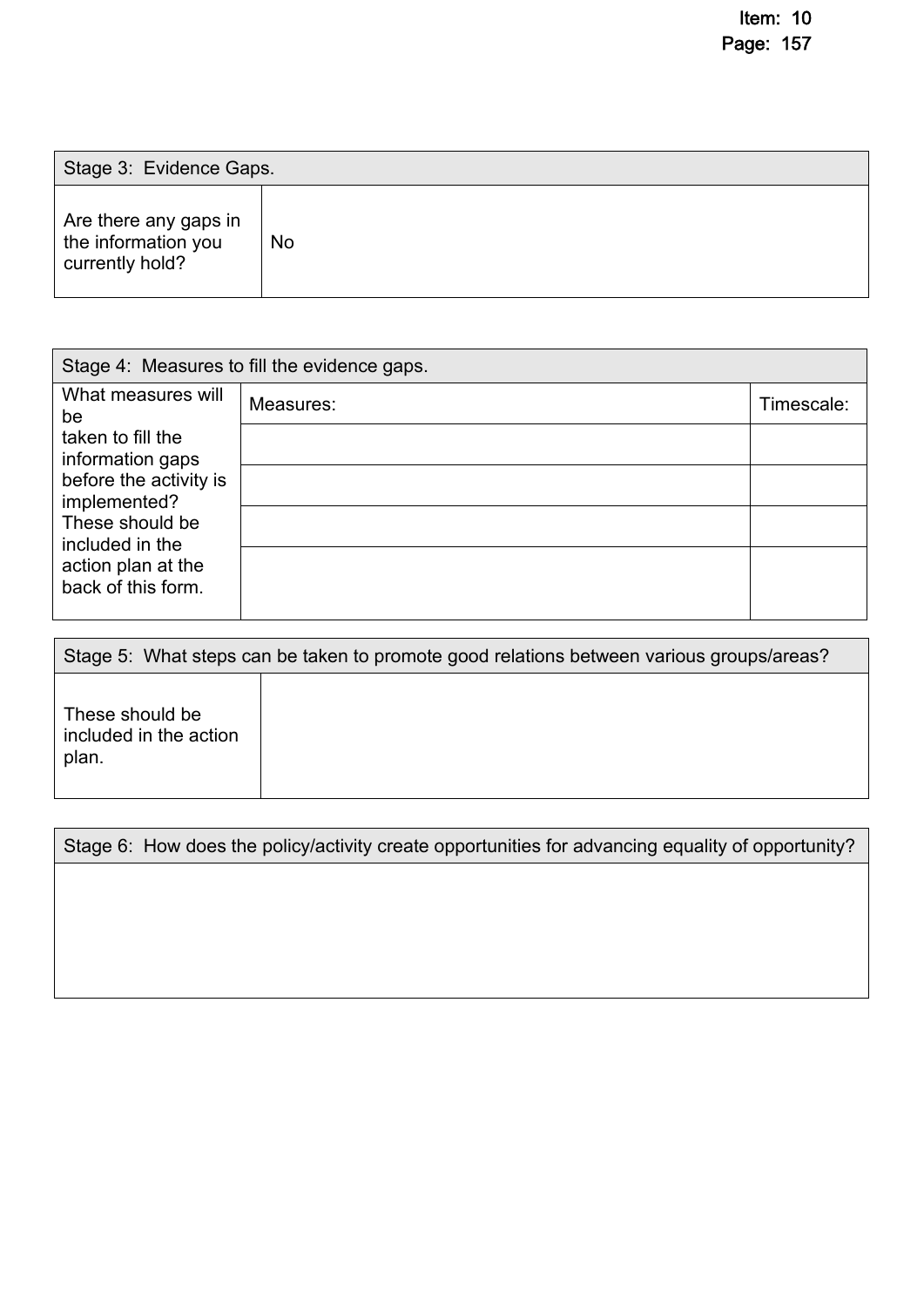Stage 7a:

Are there potential impacts on protected groups?

The protected groups covered by the equality duty are: age, disability, gender reassignment, pregnancy and maternity, race, religion or belief, sex and sexual orientation.

Who is affected by the activity or who is intended to benefit from the proposed activity and how? Complete the table below for each protected group by inserting "yes" in the applicable box/boxes below.

|                                                               | Positive   | Negative | Neutral | Unknown |
|---------------------------------------------------------------|------------|----------|---------|---------|
| Age - Younger                                                 | <b>YES</b> |          |         |         |
| Age - Older                                                   | <b>YES</b> |          |         |         |
| <b>Disability</b>                                             | <b>YES</b> |          |         |         |
| $Race - (includes)$<br><b>Gypsy Travellers)</b>               | <b>YES</b> |          |         |         |
| <b>Religion or Belief</b>                                     | <b>YES</b> |          |         |         |
| <b>Sex</b>                                                    | <b>YES</b> |          |         |         |
| Pregnancy and<br>maternity                                    | <b>YES</b> |          |         |         |
| Sexual orientation -<br>(includes Lesbian/<br>Gay/Bisexual)   | <b>YES</b> |          |         |         |
| Gender reassignment -<br><b>YES</b><br>(includes Transgender) |            |          |         |         |
| Marriage and Civil<br>Partnership                             | <b>YES</b> |          |         |         |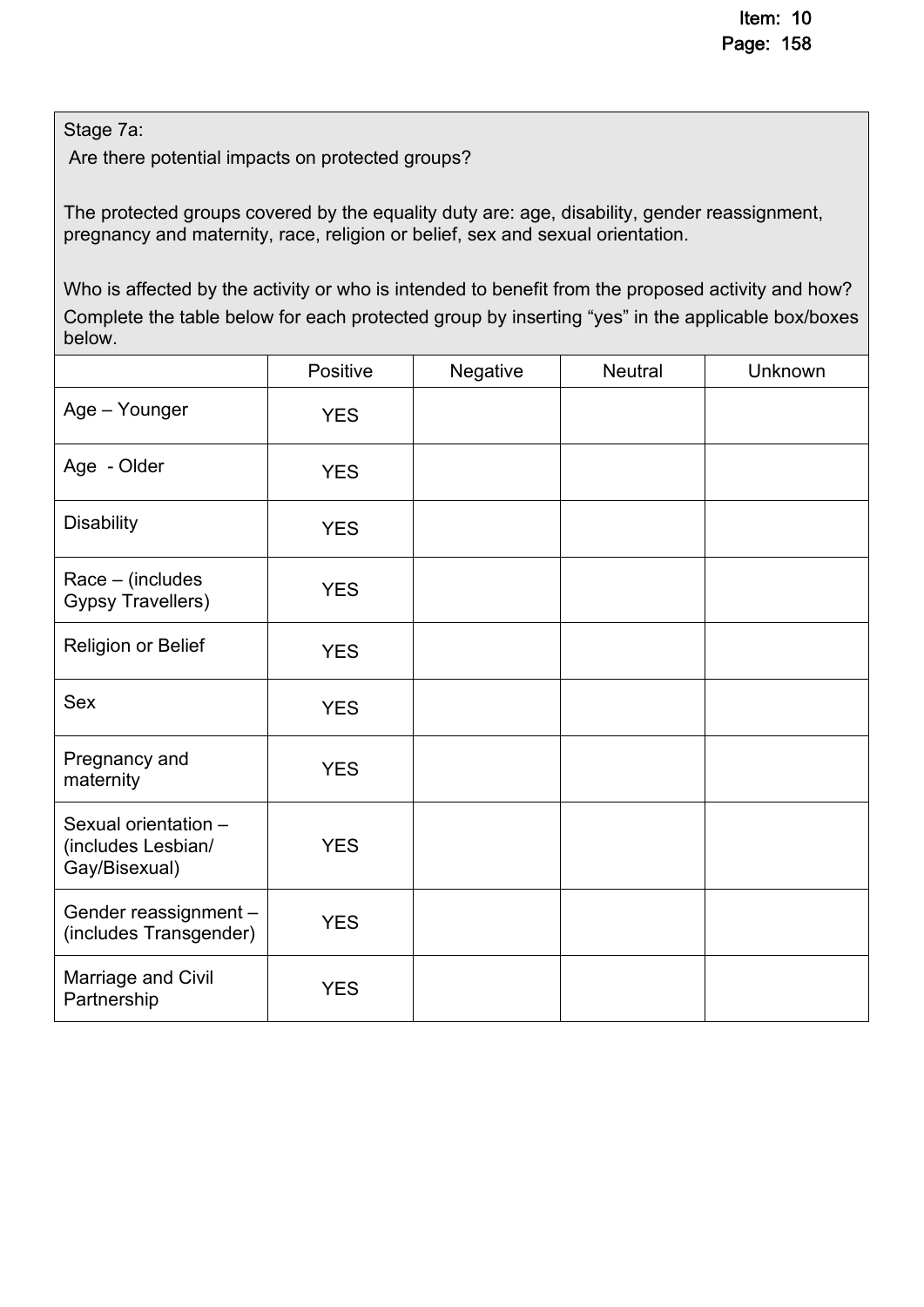Stage 7b: Do you have evidence or reason to believe that this policy, activity etc. will or may impact on socio-economic inequalities?

This is about trying to be fair to everyone. Part of that is realising that not everyone may be starting at the same place. Some individuals and families may have low income, may have very little or no savings which means they are living from month to month therefore changes to council policies/services may have a greater adverse impact on them.

On this basis you should consider potential impacts on individuals/families by:

- Place: on specific vulnerable areas or communities (SIMD, regeneration, rural) e.g. housing, transport.
- Pockets: household resources, (Income, benefits, outgoings) ability to access a service
- Prospects: peoples life chances e.g.access to, or ability to access: employment, training, services (such as council or health) or support.

Groups of people who may be impacted include, but not limited to:

| Unemployed<br>Single parents and<br>vulnerable families<br>People on benefits<br>Those involved in the<br>criminal justice system<br>People in the most<br>deprived communities<br>People who live in<br>rural areas | Pensioners<br>Looked after children<br>Carers including young<br>carers<br>Veterans<br><b>Students</b><br>Single adult<br>households<br>People who have<br>experienced the<br>asylum system | Those leaving the care<br>$\bullet$<br>setting including<br>children and young<br>people and those with<br>illness<br>Homeless people<br>$\bullet$<br>People with low<br>$\bullet$<br>literacy/numeracy<br>People with lower<br>$\bullet$<br>educational<br>qualifications<br>People in low paid<br>$\bullet$<br>work<br>People with one or<br>more protected<br>characteristic |
|----------------------------------------------------------------------------------------------------------------------------------------------------------------------------------------------------------------------|---------------------------------------------------------------------------------------------------------------------------------------------------------------------------------------------|---------------------------------------------------------------------------------------------------------------------------------------------------------------------------------------------------------------------------------------------------------------------------------------------------------------------------------------------------------------------------------|
|----------------------------------------------------------------------------------------------------------------------------------------------------------------------------------------------------------------------|---------------------------------------------------------------------------------------------------------------------------------------------------------------------------------------------|---------------------------------------------------------------------------------------------------------------------------------------------------------------------------------------------------------------------------------------------------------------------------------------------------------------------------------------------------------------------------------|

Please complete by inserting "yes" in the applicable box/boxes below.

| Socio-economic<br>disadvantage                                                                                         | Positive | <b>Negative</b> | <b>Neutral</b> | <b>Unknown</b> |
|------------------------------------------------------------------------------------------------------------------------|----------|-----------------|----------------|----------------|
| Pockets: Low income/income<br>poverty – cannot afford to<br>maintain regular payments<br>such as bills, food, clothing | YES      |                 |                |                |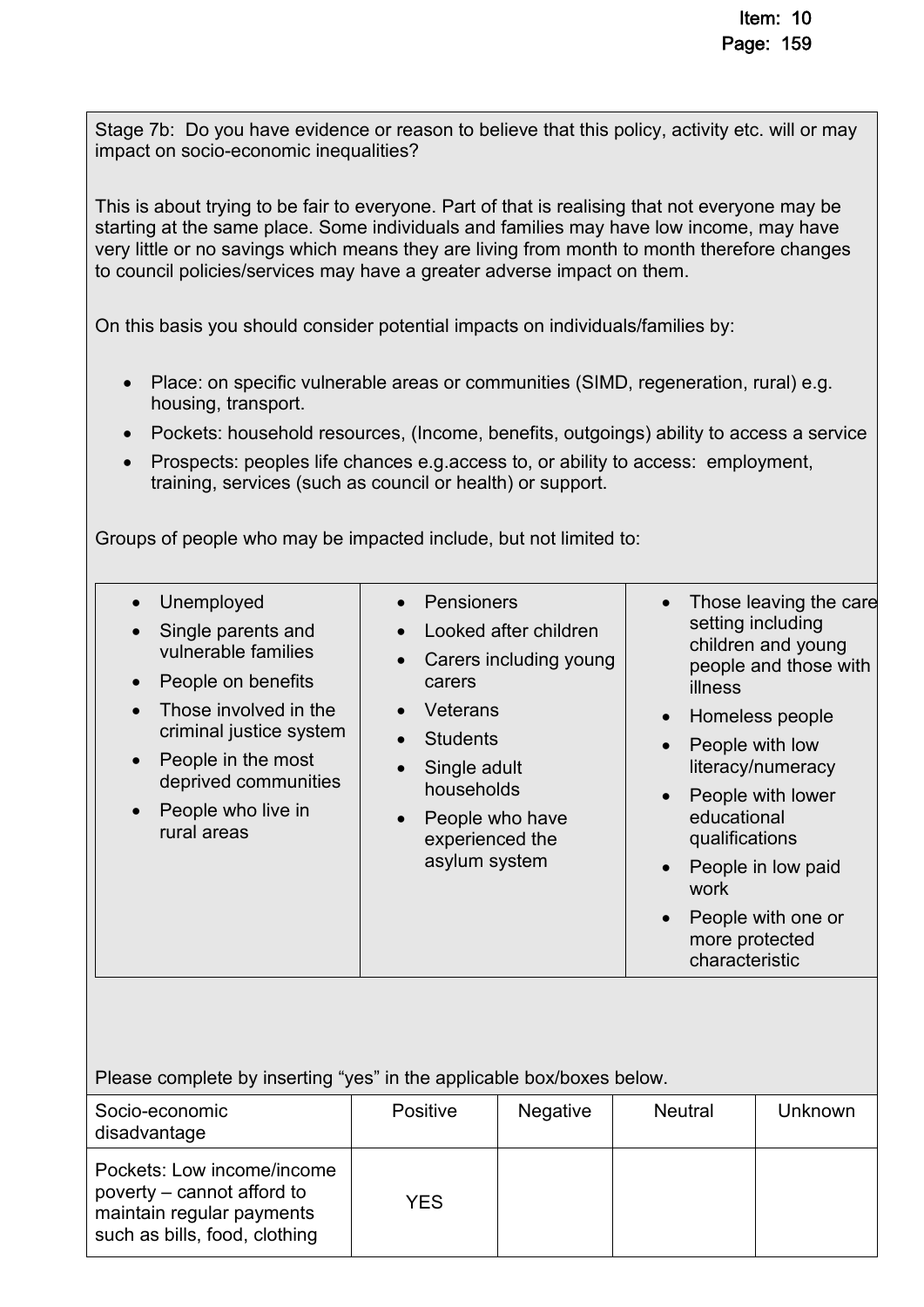| Pockets: Low and/or no<br>wealth – enough money to<br>meet basic living costs and<br>pay bills but have no savings<br>to deal with any unexpected<br>spends and no provision for<br>the future                        | <b>YES</b> |  |  |
|-----------------------------------------------------------------------------------------------------------------------------------------------------------------------------------------------------------------------|------------|--|--|
| Pockets: Material deprivation<br>- being unable to access<br>basic goods and services i.e.<br>financial products like life<br>insurance, repair/replace<br>broken electrical goods, warm<br>home, leisure and hobbies | <b>YES</b> |  |  |
| Place: Area deprivation -<br>where you live, where you<br>work                                                                                                                                                        | <b>YES</b> |  |  |
| Prospects: Socioeconomic<br>background - social class i.e.<br>parents education,<br>employment and income,<br>educational achievement.                                                                                | <b>YES</b> |  |  |

| Stage 8: What are the positive and negative impacts?                                                                                     |                                                                                                                                                                                                                   |                 |  |  |
|------------------------------------------------------------------------------------------------------------------------------------------|-------------------------------------------------------------------------------------------------------------------------------------------------------------------------------------------------------------------|-----------------|--|--|
| Impacts.                                                                                                                                 | <b>Positive</b>                                                                                                                                                                                                   | <b>Negative</b> |  |  |
| Please detail the                                                                                                                        | The policy aims to ensure that<br>properties meet the tolerable<br>standard therefore improving<br>conditions for people such as the<br>elderly, disabled or all occupiers of<br>homes equally.                   |                 |  |  |
| potential positive<br>and/or negative<br>impacts you have<br>highlighted above.<br>Detail the impacts and<br>describe those<br>affected. | The policy will provide assistance<br>to aid meeting tolerable standards<br>therefor having a positive outcome<br>for people who are vulnerable in<br>our communities, who are<br>unemployed, in poor health etc. |                 |  |  |
|                                                                                                                                          |                                                                                                                                                                                                                   |                 |  |  |
|                                                                                                                                          |                                                                                                                                                                                                                   |                 |  |  |
|                                                                                                                                          |                                                                                                                                                                                                                   |                 |  |  |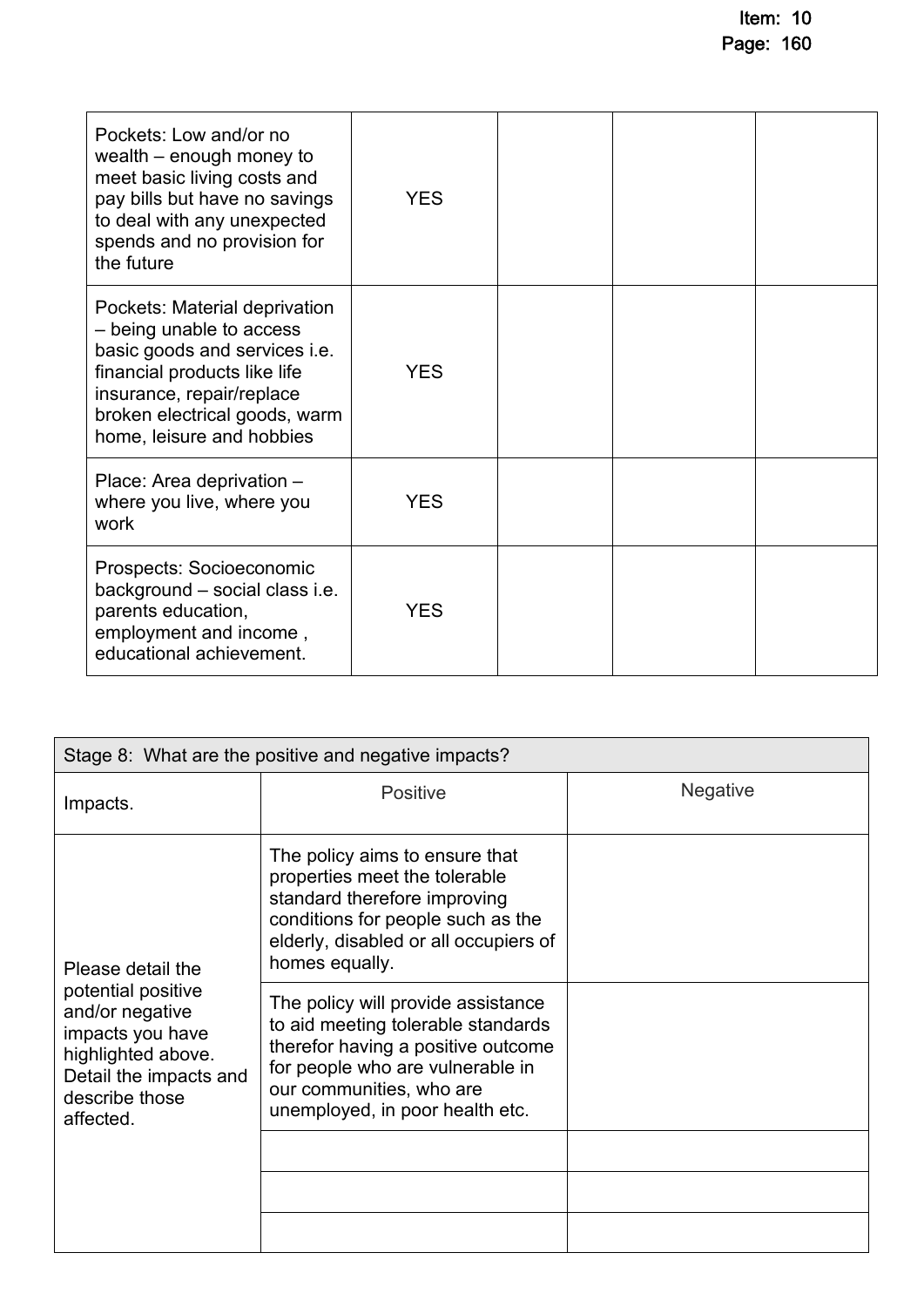| Stage 9: Have any of the affected groups/areas been involved, engaged with or consulted?                                                                                                       |  |  |
|------------------------------------------------------------------------------------------------------------------------------------------------------------------------------------------------|--|--|
| If yes, please give<br>details of how this was<br>done and what the<br>results were. If no,<br>how have you ensured<br>that you can make an<br>informed decision<br>about mitigating<br>steps? |  |  |

| Stage 10: What mitigating steps will be taken to remove or reduce negative impacts? |                         |           |  |
|-------------------------------------------------------------------------------------|-------------------------|-----------|--|
|                                                                                     | <b>Mitigating Steps</b> | Timescale |  |
| <b>These</b><br>should be                                                           |                         |           |  |
| included in<br>any action                                                           |                         |           |  |
| plan at the<br>back of this                                                         |                         |           |  |
| form.                                                                               |                         |           |  |
|                                                                                     |                         |           |  |

| Stage 11: What monitoring arrangements will be put in place? How the EIA will be used to<br>monitor the proposal |                                                                                     |  |  |
|------------------------------------------------------------------------------------------------------------------|-------------------------------------------------------------------------------------|--|--|
| These should be<br>included in any action<br>plan (for example<br>customer satisfaction<br>questionnaires).      | The policy sets out the action plan and indicators used for monitoring<br>purposes. |  |  |

| Stage 12: What is the outcome of the Assessment? |  |                                                               |  |
|--------------------------------------------------|--|---------------------------------------------------------------|--|
| Please complete the<br>appropriate box/boxes     |  | No negative impacts have been identified – please<br>explain. |  |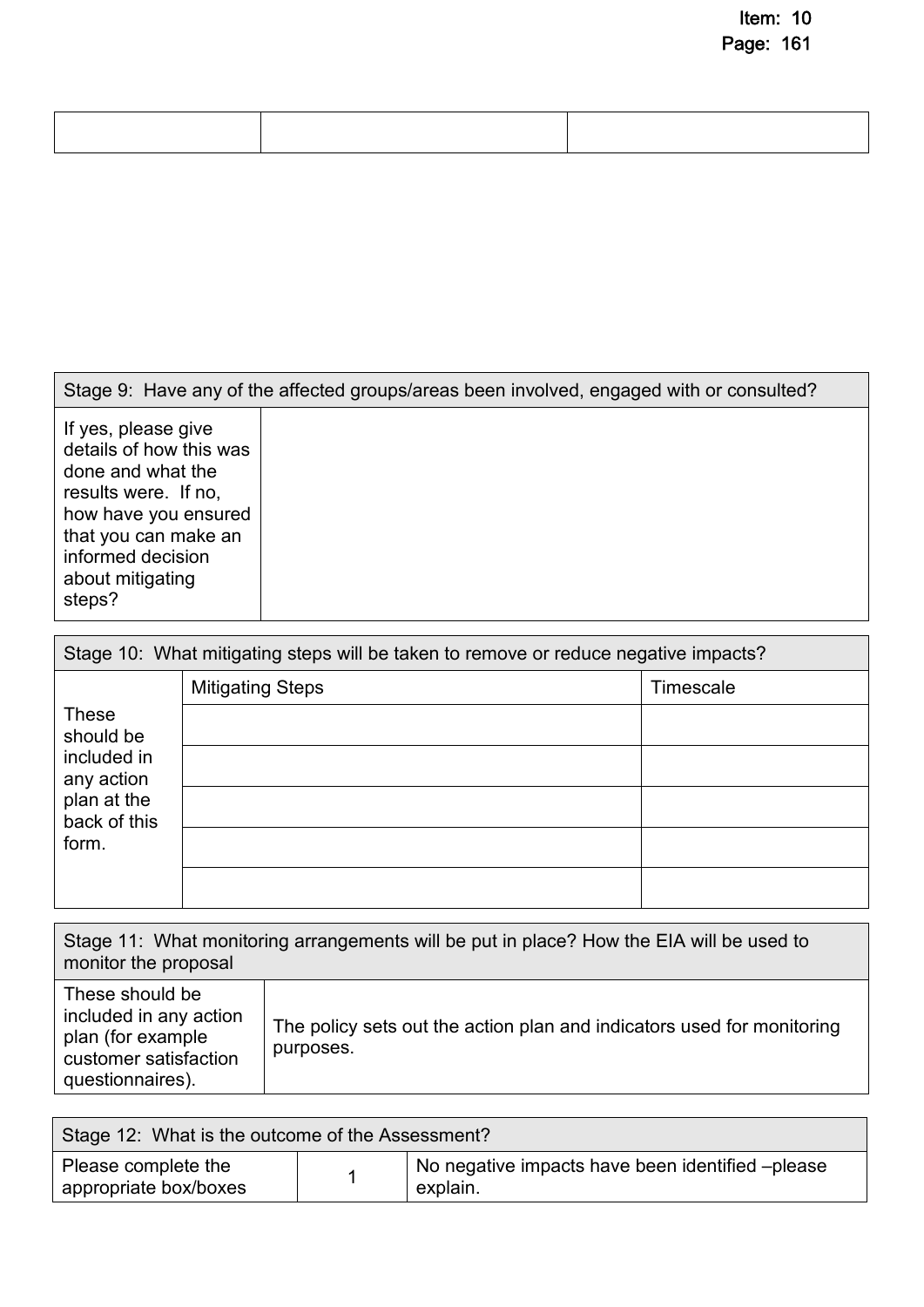| 2 | Negative Impacts have been identified; these can be<br>mitigated - please explain.<br>* Please fill in Stage 13 if this option is chosen.          |
|---|----------------------------------------------------------------------------------------------------------------------------------------------------|
|   |                                                                                                                                                    |
| 3 | The activity will have negative impacts which cannot<br>be mitigated fully - please explain.<br>* Please fill in Stage 13 if this option is chosen |
|   |                                                                                                                                                    |

**\*** Stage 13: Set out the justification that the activity can and should go ahead despite the negative impact.

| Stage 14: Sign off and authorisation. |                                                                           |                                                                        |                                           |  |
|---------------------------------------|---------------------------------------------------------------------------|------------------------------------------------------------------------|-------------------------------------------|--|
|                                       | Service and<br>1)<br>Team                                                 | Housing & Building Standards, Private Sector Housing<br>Team           |                                           |  |
| authorisation                         | Title of<br>2)<br>Policy/Activity                                         | <b>Below Tolerable Standard Policy</b>                                 |                                           |  |
| and<br>Sign off                       | <b>Authors:</b><br>3)<br>I/We have<br>completed the<br>equality<br>impact | Name:<br>Nicola Murray<br>Position: Team Leader<br>Date:<br>Signature: | Name:<br>Position:<br>Date:<br>Signature: |  |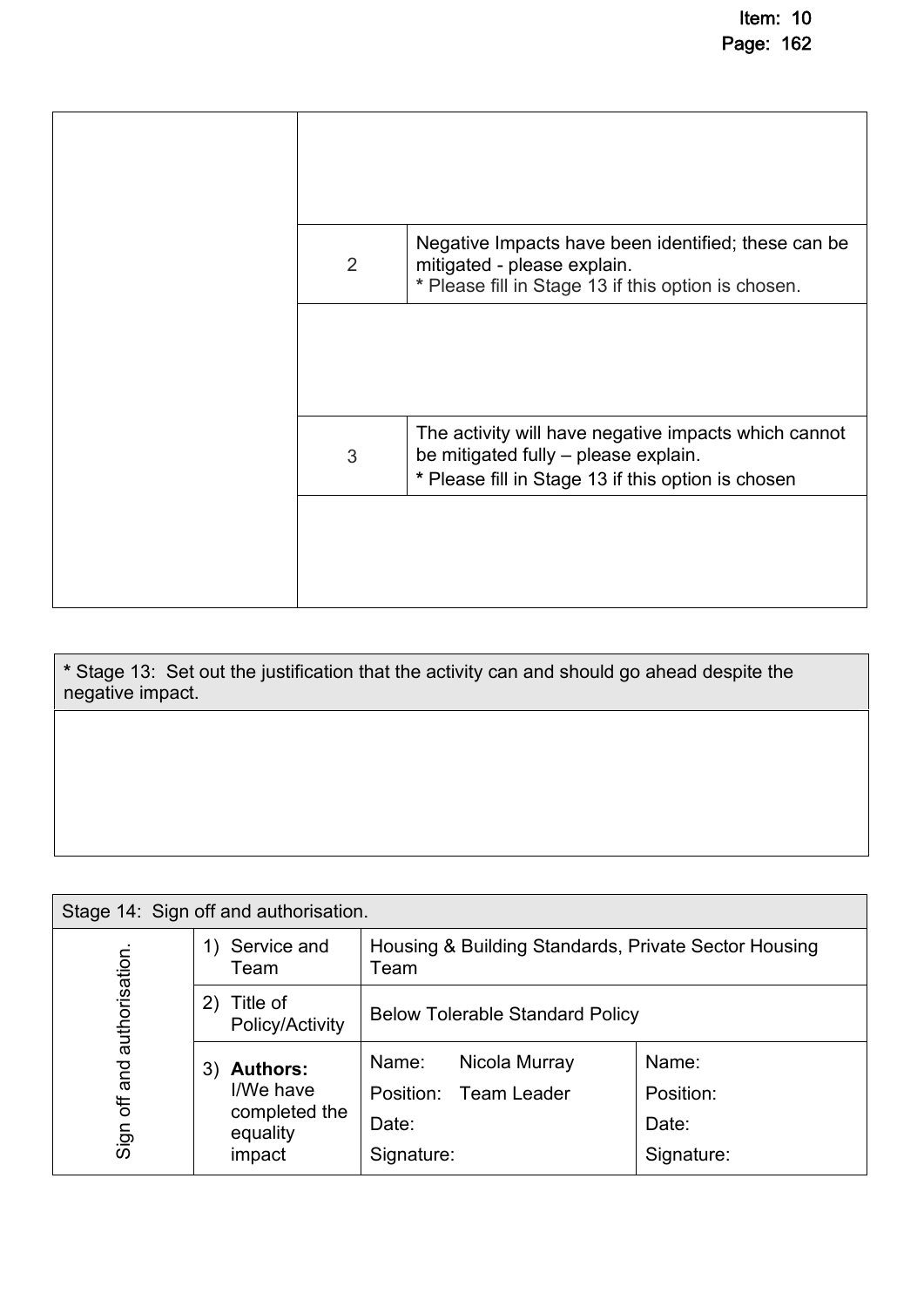|  |                                                                                         | assessment<br>for this policy/                           | Name:                                                                                                                                                                                                                                                                                       |                                                | Name:                       |       |  |
|--|-----------------------------------------------------------------------------------------|----------------------------------------------------------|---------------------------------------------------------------------------------------------------------------------------------------------------------------------------------------------------------------------------------------------------------------------------------------------|------------------------------------------------|-----------------------------|-------|--|
|  |                                                                                         | activity.                                                | Position:                                                                                                                                                                                                                                                                                   |                                                | Position:                   |       |  |
|  |                                                                                         |                                                          | Date:                                                                                                                                                                                                                                                                                       |                                                | Date:                       |       |  |
|  |                                                                                         |                                                          | Signature:                                                                                                                                                                                                                                                                                  |                                                | Signature:                  |       |  |
|  |                                                                                         | 4) Consultation<br>with Service<br>Manager               | Name:<br>Date:                                                                                                                                                                                                                                                                              | <b>Ally Macleod</b>                            |                             |       |  |
|  |                                                                                         | 5) Authorisation<br>by Director or<br>Head of<br>Service | Date:                                                                                                                                                                                                                                                                                       | Name: Rob Simpson<br>Position: Head of Housing | Name:<br>Position:<br>Date: |       |  |
|  |                                                                                         |                                                          | 6) If the EIA relates to a matter that has to go before a<br>Committee, Committee report author sends the Committee<br>Report and this form, and any supporting assessment<br>documents, to the Officers responsible for monitoring and the<br>Committee Officer of the relevant Committee. |                                                |                             |       |  |
|  | 7) EIA author sends a copy of the finalised form to:<br>equalities@aberdeenshire.gov.uk |                                                          |                                                                                                                                                                                                                                                                                             |                                                |                             | Date: |  |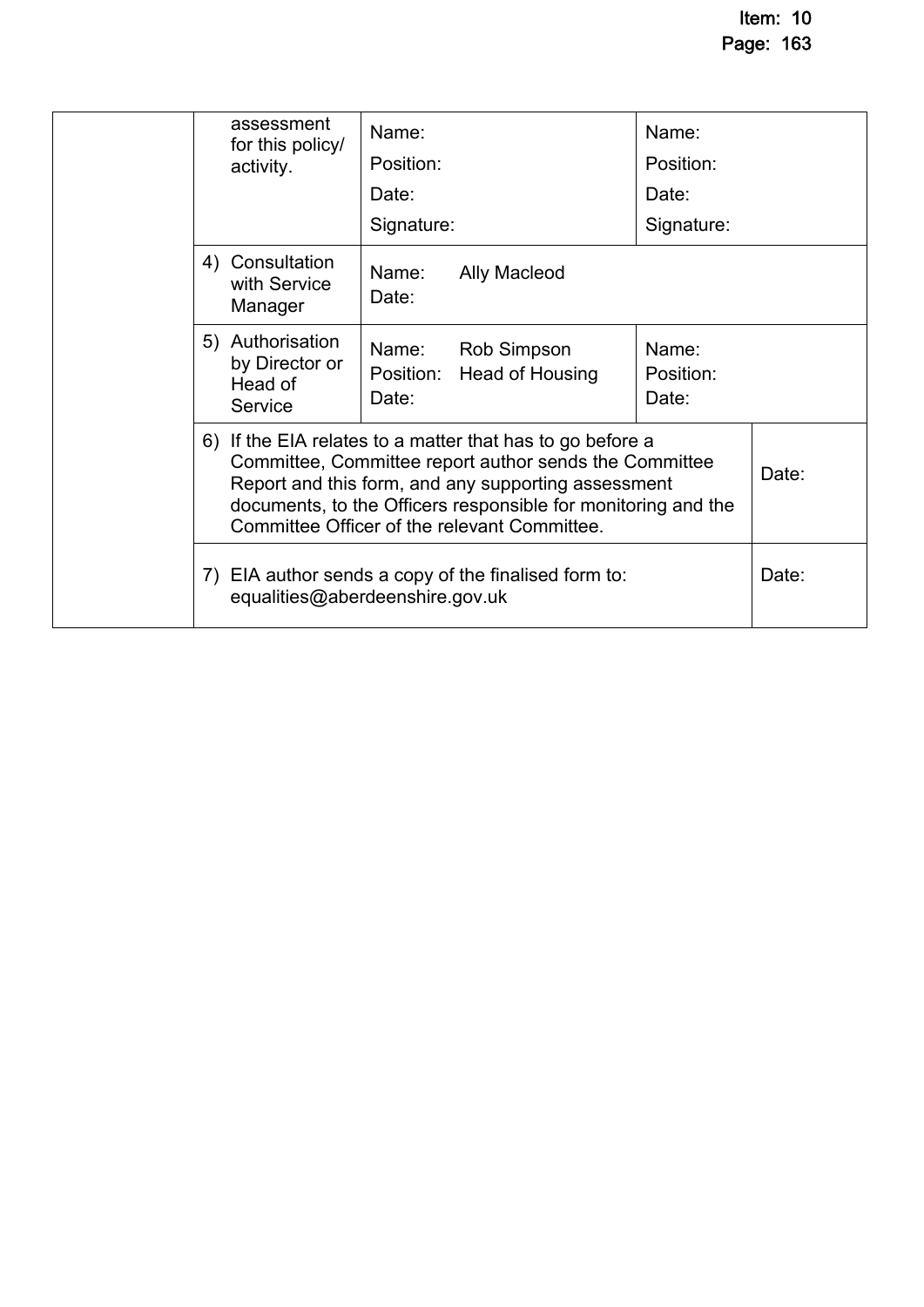

#### TOWN CENTRE FIRST IMPACT ASSESSMENT (TCFIA)

Aberdeenshire Council recognises that town centres have an important role to play in the sustainable development of local economies.

The Town Centre First Impact Assessment (TCFIA) allows officers in all services to identify the detrimental and beneficial effects that decisions we take may have on our town centres. It will allow officers to consider any implications that council decisions may have on Aberdeenshire's key town centres. Examples of this include changes to: the provision of civic and community facilities, employment land, retail, residential buildings, cultural assets, transportation, leisure and tourism.

A Town Centre Ambassador has been nominated within your service; you can locate your Town Centre First Ambassador through the Town Centre First Principle Arcadia pages.

| <b>Project Information</b>                               |                                        |  |  |  |
|----------------------------------------------------------|----------------------------------------|--|--|--|
| Title of Committee Paper                                 | <b>Below Tolerable Standard Policy</b> |  |  |  |
| Service                                                  | Infrastructure                         |  |  |  |
| Department                                               | Housing                                |  |  |  |
| Author                                                   | Nicola Murray                          |  |  |  |
| Have you consulted your Town<br>Centre First Ambassador? | No.                                    |  |  |  |

| Could your Project Paper cause an impact in one (or more) of the identified town<br><sup>1</sup> |  |  |  |  |  |
|--------------------------------------------------------------------------------------------------|--|--|--|--|--|
| centres? - Peterhead, Fraserburgh, Inverurie, Westhill, Stonehaven, Ellon,                       |  |  |  |  |  |
| Portlethen, Banchory, Turriff, Huntly, Banff, Macduff.                                           |  |  |  |  |  |
| Yes – All                                                                                        |  |  |  |  |  |

|     | 2) If approved would your project cause an impact (either positive or negative) with<br>regards to the footfall of any of these town centres? |  |  |
|-----|-----------------------------------------------------------------------------------------------------------------------------------------------|--|--|
| Yes |                                                                                                                                               |  |  |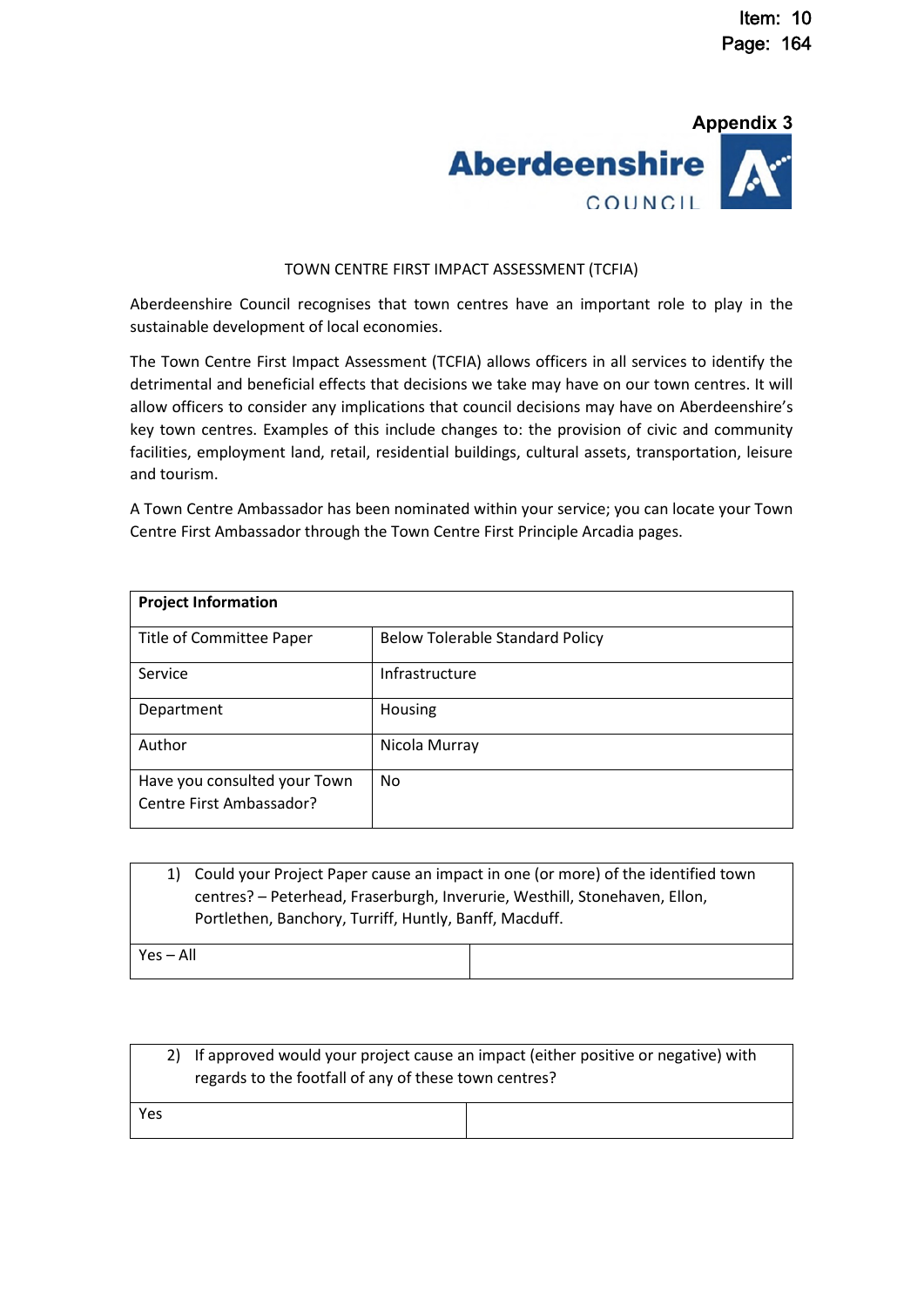| 1,                                                           |                                                       |
|--------------------------------------------------------------|-------------------------------------------------------|
| Please<br>describe the<br>aims of the<br>committee<br>paper? | To agree the reviewed Below Tolerable Standard Policy |

| 2)<br>What are the positive and negative impacts?                                                                              |                                                                                                                                                                                                                                                                          |                                  |  |  |  |
|--------------------------------------------------------------------------------------------------------------------------------|--------------------------------------------------------------------------------------------------------------------------------------------------------------------------------------------------------------------------------------------------------------------------|----------------------------------|--|--|--|
| Impact                                                                                                                         | Describe the positive<br>impact?                                                                                                                                                                                                                                         | Describe the negative<br>impact? |  |  |  |
| Please detail any potential<br>positive and negative impact<br>the project may have on<br>Aberdeenshire's Key Town<br>Centres. | Providing homeowners with<br>advice, practical assistance<br>and in some circumstances<br>financial assistance to<br>repair, maintain and<br>improve their homes will<br>improve the condition and<br>appearance and will have a<br>positive impact on the<br>community. |                                  |  |  |  |

| 3)<br>see Q6            | What mitigating steps will be taken to reduce or remove negative impacts? If none |  |  |  |
|-------------------------|-----------------------------------------------------------------------------------|--|--|--|
| <b>Mitigating Steps</b> | Timescale                                                                         |  |  |  |
|                         |                                                                                   |  |  |  |
|                         |                                                                                   |  |  |  |
|                         |                                                                                   |  |  |  |

3) Set out the justification that the activity can and should go ahead despite the negative impact.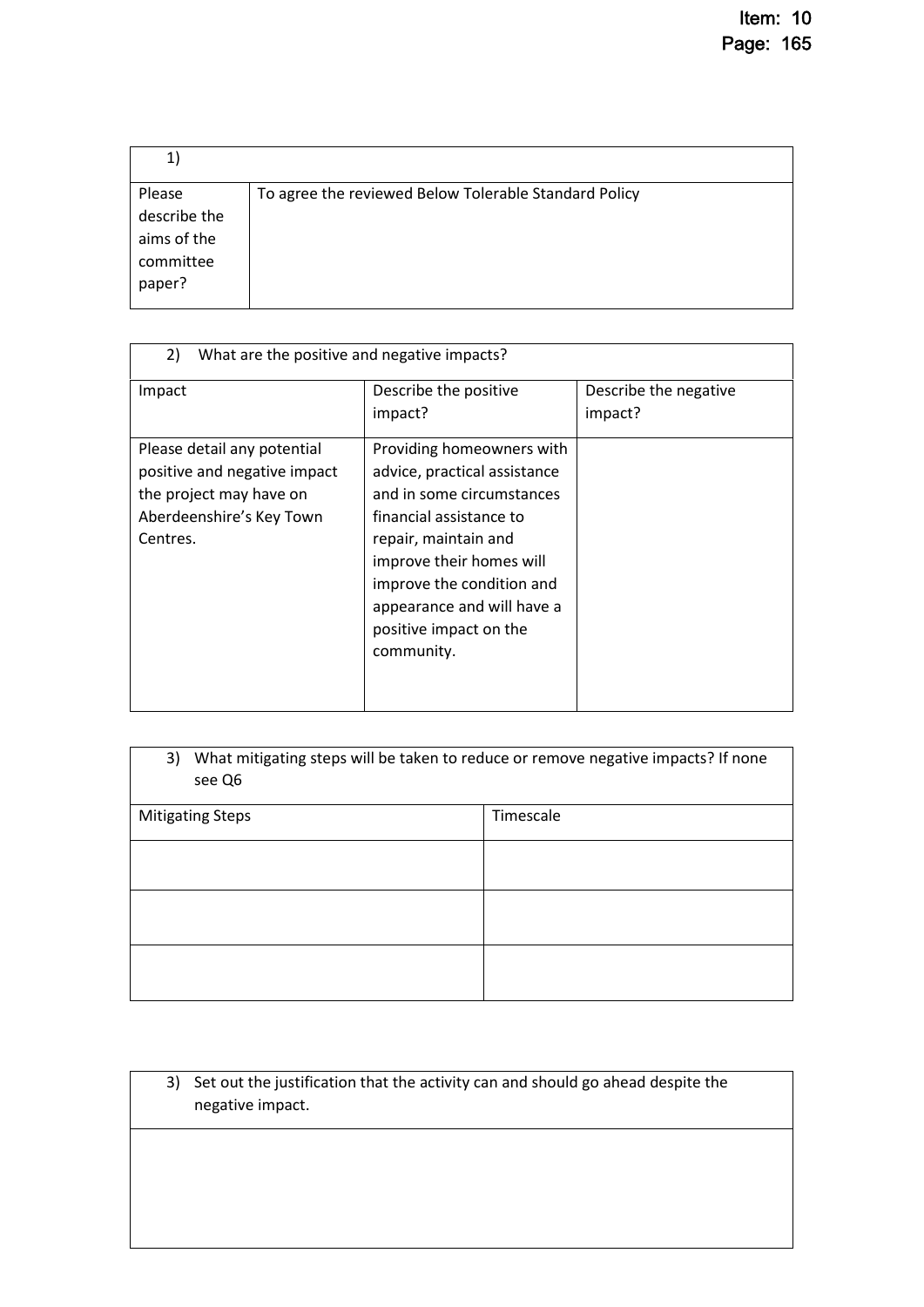| Question 7: Sign off and Authorisation |                                                                                            |                                  |                                                                                                    |  |  |
|----------------------------------------|--------------------------------------------------------------------------------------------|----------------------------------|----------------------------------------------------------------------------------------------------|--|--|
|                                        | Author: I have completed the<br>3)<br>TCIA impact assessment for this<br>policy/ activity. | Name:<br>Position:<br>Signature: | Nicola Murray<br><b>Team Leader</b><br>Date: 15 <sup>th</sup> January 2021                         |  |  |
|                                        | <b>Consultation with Service</b><br>4)<br>Manager<br>5)<br>Authorisation by Director or    | Name:<br>Position:               | Ally Macleod<br><b>Housing Manager</b><br>Date: 15 <sup>th</sup> January 2021<br>Name: Rob Simpson |  |  |
|                                        | <b>Head of Service</b><br>6) Have you consulted with your Town Centre                      | Position:<br>Date:               | <b>Head of Service</b><br><b>No</b>                                                                |  |  |
|                                        | First Ambassador?                                                                          |                                  |                                                                                                    |  |  |
|                                        | 7)<br>TCFIA author sends a copy of the finalised form to:<br>tcfia@aberdeenshire.gov.uk    |                                  |                                                                                                    |  |  |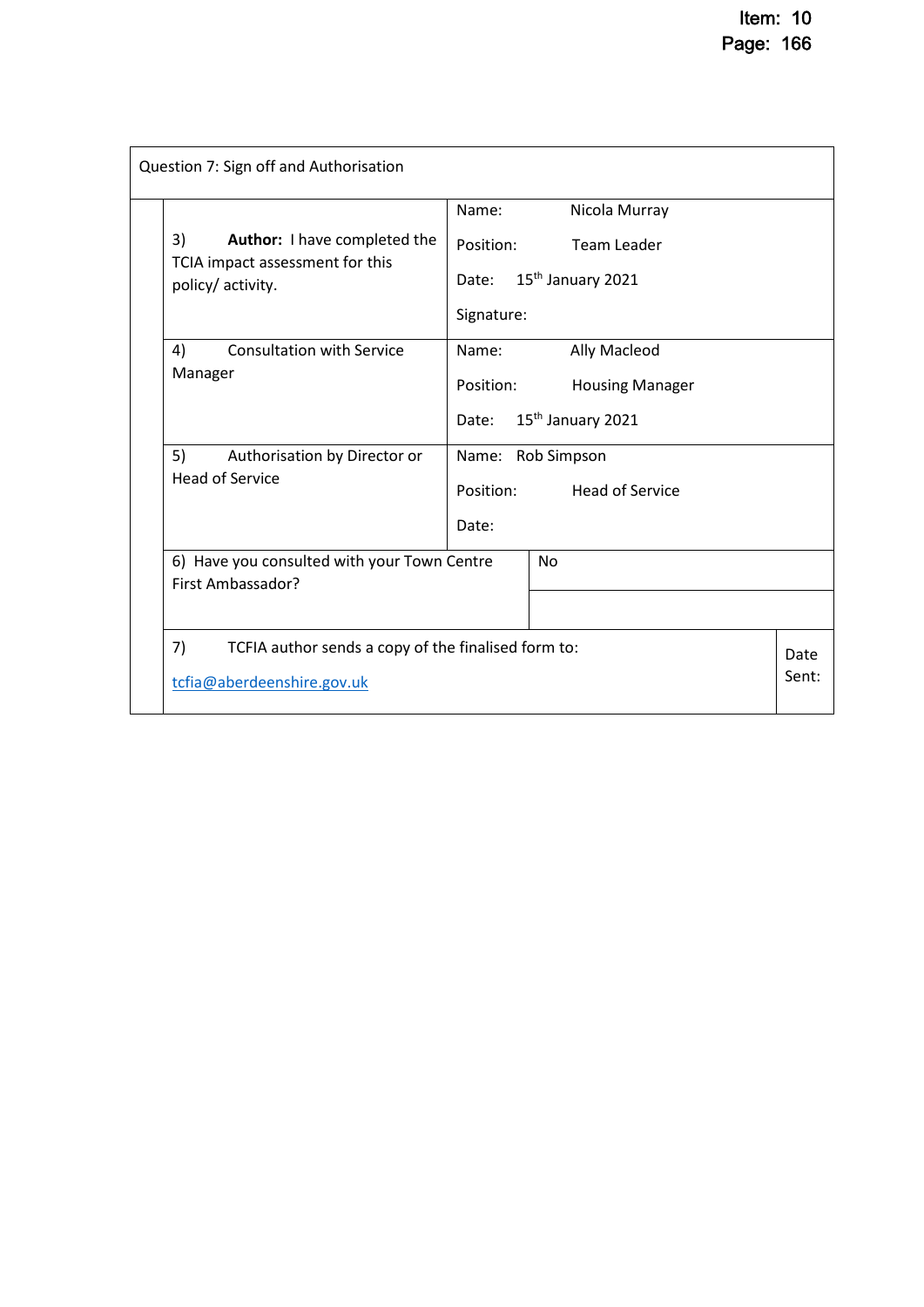# **Appendix 4 - Below Tolerable Standard Policy Review – Area Committee Comments**

| Date     | Committee                                  | Comments                                                                                                                                                                                                           | Response                                                                                                                                                                                                                                                                                                                                                                                                                                                                                                                                                                                                                                |
|----------|--------------------------------------------|--------------------------------------------------------------------------------------------------------------------------------------------------------------------------------------------------------------------|-----------------------------------------------------------------------------------------------------------------------------------------------------------------------------------------------------------------------------------------------------------------------------------------------------------------------------------------------------------------------------------------------------------------------------------------------------------------------------------------------------------------------------------------------------------------------------------------------------------------------------------------|
| 02/03/21 | <b>Formartine Area</b><br>Committee        | 1. It was suggested that the Communities<br>Committee consider petitioning the<br><b>Scottish</b><br>Government<br>to<br>consider<br>amending the legislation and definition of<br>tolerable to be more ambitious. | We could provide this feedback to the<br>Scottish Government when there is<br>an<br>appropriate opportunity e.g., through a<br>consultation process.                                                                                                                                                                                                                                                                                                                                                                                                                                                                                    |
| 02/03/21 | Kincardine & Marr<br><b>Area Committee</b> | 1. Members suggested changing<br>the<br>wording "satisfactory equipment " (Pg.<br>301) when looking at equipment to detect<br>fires and carbon monoxide to reference<br>the current standard regulations.          | Agreed<br>- wording will be changed to<br>reference the requirements, these are:<br>one smoke alarm installed in the room<br>most frequently used for general<br>daytime living purposes<br>one smoke alarm in every circulation<br>space on each storey, such as<br>hallways and landings<br>one heat alarm installed in every<br>kitchen<br>All alarms should be ceiling mounted<br>and interlinked.<br>Where there is a carbon-fuelled appliance<br>(such as boilers, fires (including open fires)<br>and heaters) or a flue, a carbon monoxide<br>detector is also required which does not need<br>to be linked to the fire alarms. |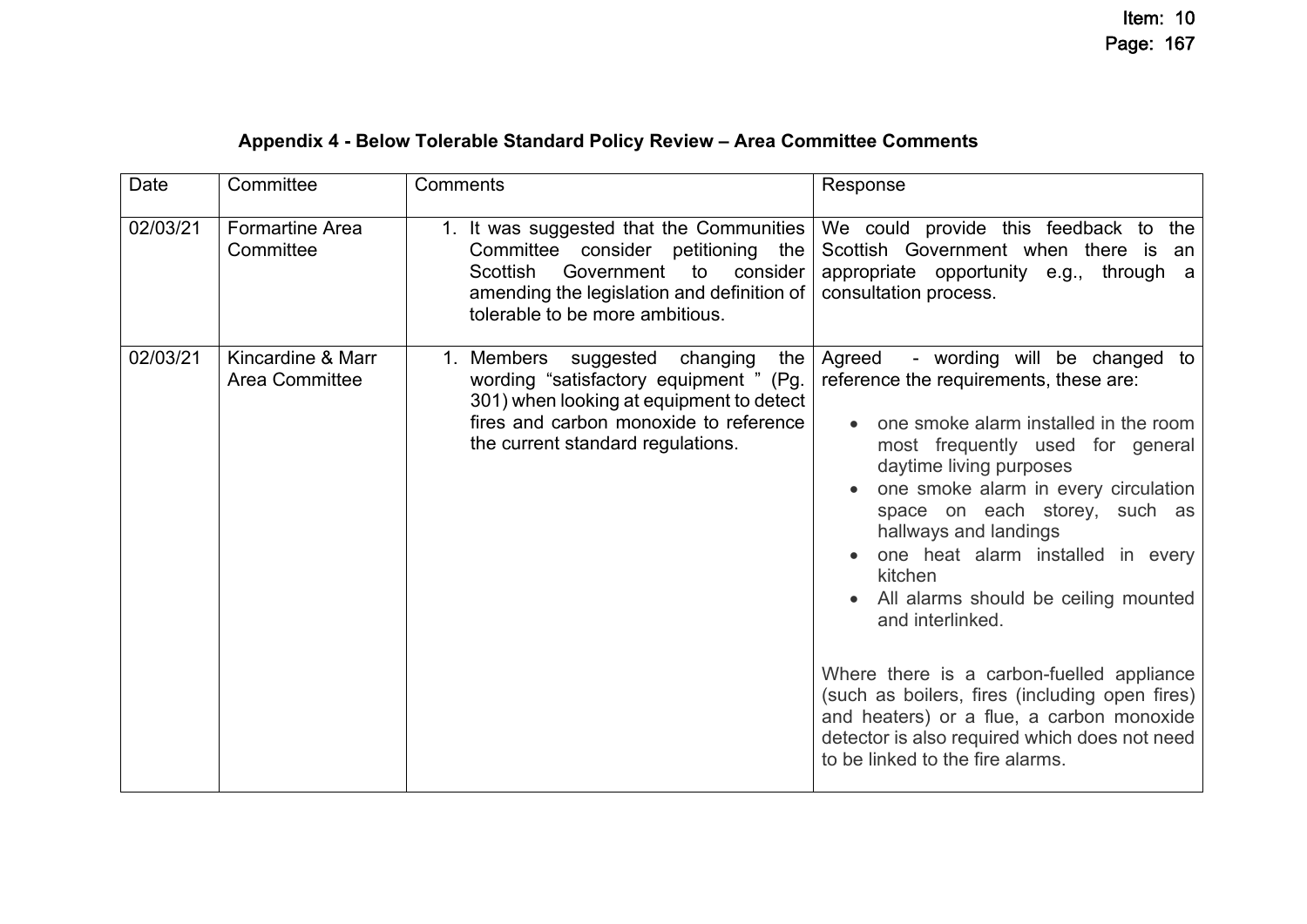| 09/03/21 | Marr Area<br>Committee                  | 1. Support the proposed revisions to the<br><b>Below Tolerable Standard Policy;</b>                                                                                        |                                                                                                                                                                                                                                            |
|----------|-----------------------------------------|----------------------------------------------------------------------------------------------------------------------------------------------------------------------------|--------------------------------------------------------------------------------------------------------------------------------------------------------------------------------------------------------------------------------------------|
|          |                                         | 2. Noted that if houses failed to have the<br>required equipment for detecting fire and<br>monoxide there may<br>carbon<br>be<br>implications for house insurance matters; |                                                                                                                                                                                                                                            |
|          |                                         | requirements due to a shortage of skilled<br>electricians, and in view of restrictions<br>relating to Covid-19.                                                            | 3. Potential for delays in meeting the Acknowledged - Government guidance has<br>been followed and considered for private<br>rented properties throughout the pandemic.                                                                    |
|          |                                         | requirements and deadlines through<br>Council communications channels to<br>ensure widespread circulation of relevant<br>information.                                      | 4. Recommend the promotion of the Agreed - Following approval, Officers will<br>liaise with Corporate Communications.                                                                                                                      |
| 09/03/21 | Banff & Buchan<br><b>Area Committee</b> | 1. The policy needs to be clearer in showing<br>that it relates to private landlords/<br>housing rather than Council houses.                                               | The policy relates to all types of housing<br>within Aberdeenshire, although, it is highly<br>unlikely that Social Housing would ever fall<br>Below Tolerable Standards for any reason<br>other than, for example, the tenant's lifestyle. |
|          |                                         | 2. It is important to be sensitive to the<br>exposed nature of tenants who wish to<br>make complaints about their landlords,<br>and look for ways to protect them          | The Team have alternative routes for<br>contacting landlords where tenants<br>are<br>reluctant to make a formal complaint if they<br>deem it necessary.                                                                                    |